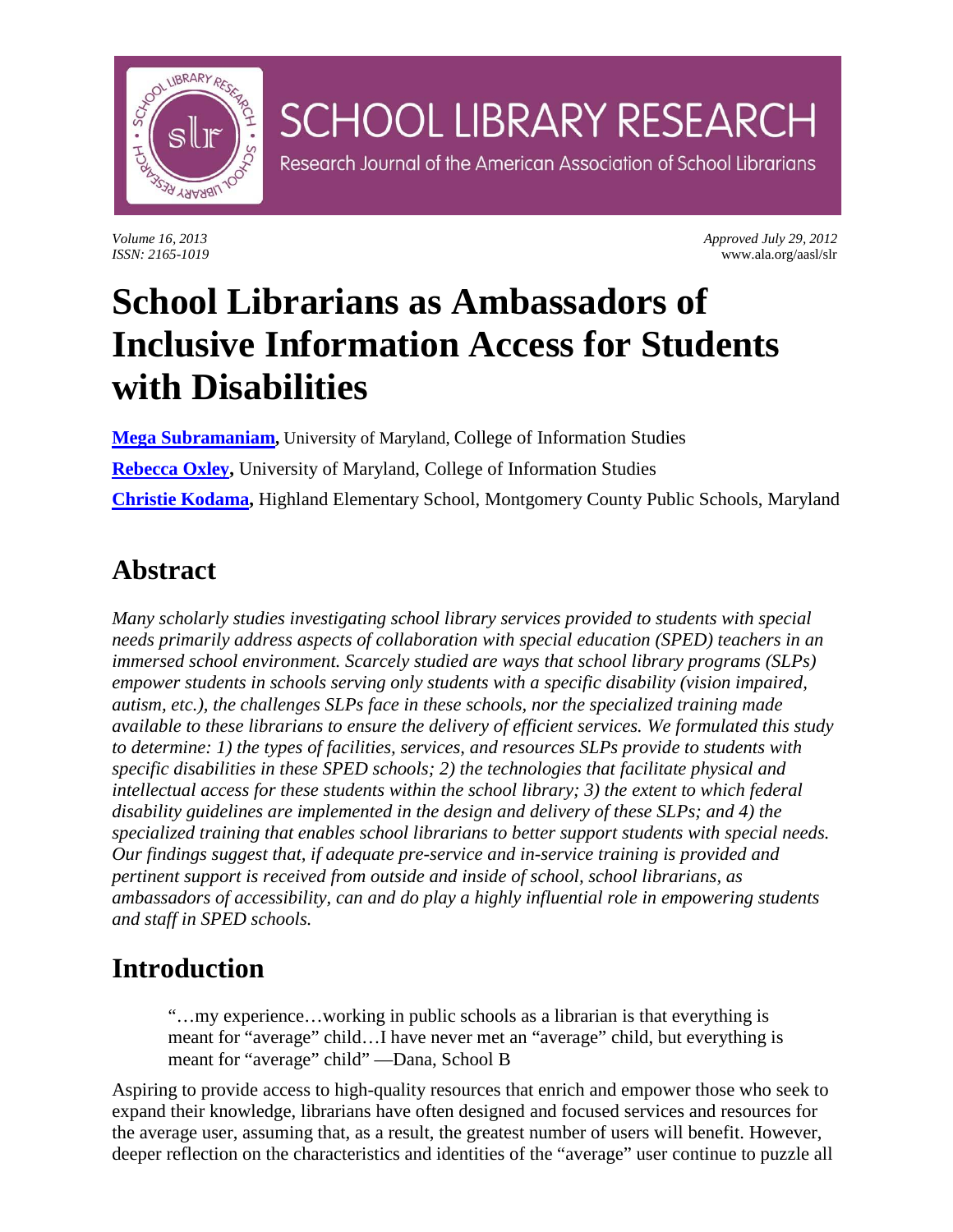library stakeholders. In recent years, librarians and other stakeholders have become increasingly aware of the importance of providing library access to all users inclusively; this consideration will continue to grow in importance in the future (Hawthorne, Denge, and Coombs 1997; Gibson 2006; Jaeger et al. 2011; Mates 2004).

More than 54 million people in the United States, or 18.7 percent of the nation's population, have a disability (Jaeger 2012; Lazar and Jaeger 2011). People being diagnosed with one or more learning disabilities are increasing; it is estimated that 1.5 million people in the U.S. are affected by autism, and one in 110 children is diagnosed with this disability (Autism Speaks 2012). People with special needs vary across a wide range of physical, learning, and emotional disabilities. While some of these disabilities may be grouped under a common label or bear similar characteristics, the specific nature of a physical or cognitive disability may fall anywhere on a wide spectrum, with no "one size fits all" labels or solutions. Additionally, the daily challenges people face may be compounded by complex multiple or composite disabilities (Allen and Hughes-Hassell 2010; Ennis-Cole and Smith 2011). This circumstance further complicates the delivery of resources and services to library patrons, as librarians will need to be knowledgeable and trained to address and meet the needs of these patrons.

In the K–12 environment, though individualized education programs (IEPs) are provided to students with specific learning or physical disabilities, these IEPs do not necessarily include resources and services provided by the school library program (SLP) (Blue and Pace 2011). Some common culprits behind the prevalence of this oversight are insufficiencies of: administrative support, professional development, budget, advocacy, leadership, training in technologies, and pedagogical knowledge. Students with special needs in K–12 schools often need the most attention, and require specific resources and services from their school libraries to best accommodate their disabilities to ensure success both in school and throughout their adult lives.

The resultant disparate future for underserved students with special needs is disheartening: 21 percent of illiterate American adults have multiple disabilities (IES 2003), and more than 70 percent of this population will go on to be unemployed (von Schrader, Erickson, and Lee 2010). There is, indeed, a vital need for more in-depth research on the role school libraries play in serving students with special needs. In parallel, there is an obvious shortage of research addressing the roles of school librarians and SLPs in special-education schools (Farmer 2009).

### **Definition of Special Education (SPED)**

According to the National Dissemination Center for Children with Disabilities, the term "special education" refers to "instruction that is specially designed to meet the unique needs of a child with a disability" (2010). Because each child with a disability is unique, SPED is distinct for each child. The term "disability" can include visual impairment, hearing impairment, speech and/or language impairment, emotional disturbance, cognitive developmental delays including learning disabilities, Autism/Pervasive Development Disorder (PDD), Asperger's Syndrome, orthopedic impairment, musculoskeletal impairment, and traumatic brain injury (IDEIA 2004). More importantly, this term indicates a spectrum of intensity and conditionality, and/or compound, complex multiple disabilities and variations thereof, including medical fragility.

### **U.S. Federal Guidelines on Disabilities**

In 1975 the federal government in the U.S. responded to the inherent rights and special needs of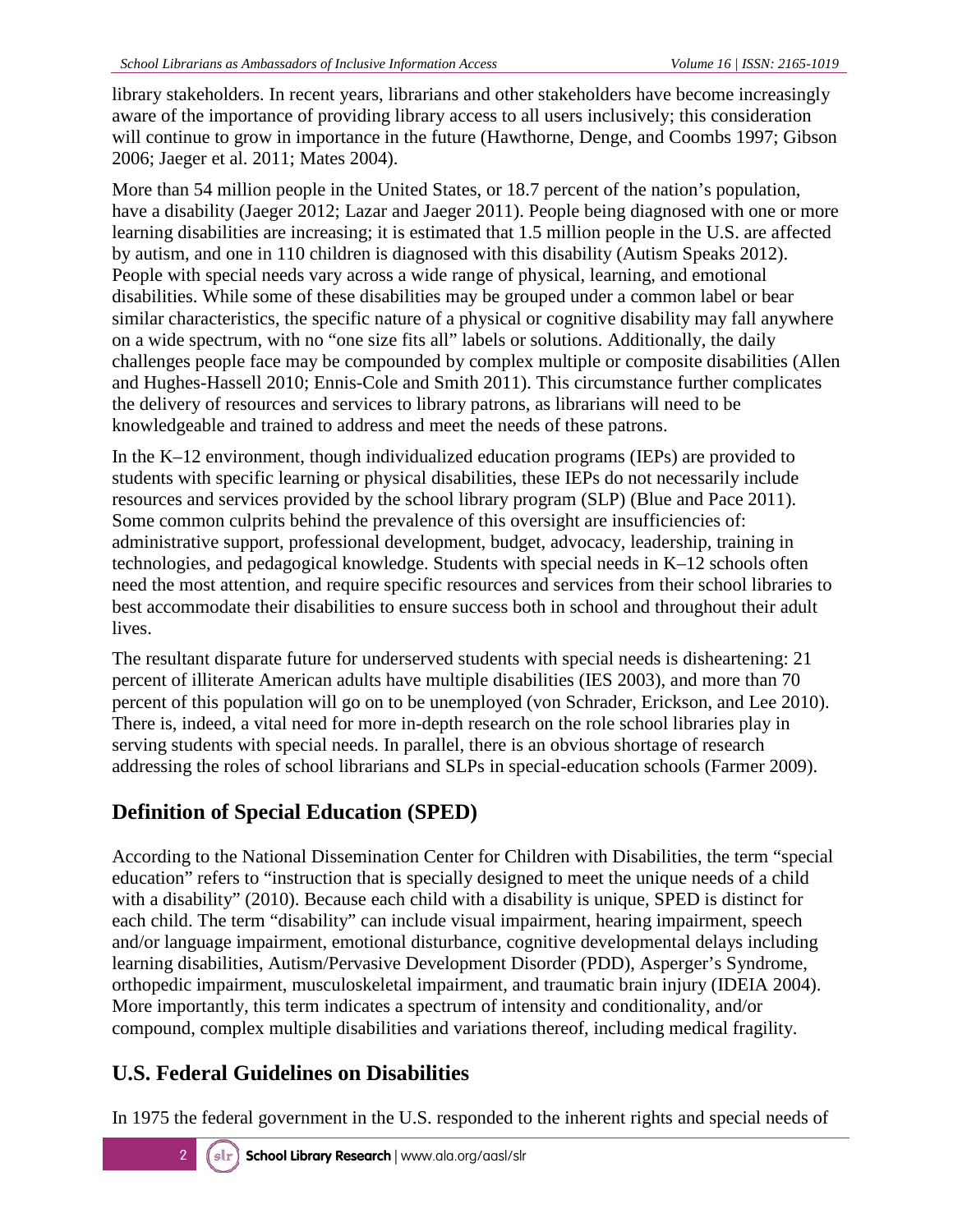children with disabilities by introducing the Individuals with Disabilities Education Act (IDEA) (IPAS 2011). This act allocated billions of dollars for individual states to provide a free and appropriate education (FAPE) in the least restrictive environment (LRE) for the unique learning needs of the nation's school children with disabilities (IPAS 2011). Originally passed as the Education for Handicapped Children Act, the law has been revised a number of times to account for changes in terminology, technology, educational practice, social norms, and other changes related to the education of students with disabilities (Jaeger and Bowman 2005). The latest revision to this law took place in 2004 when IDEA was changed to the Individuals with Disabilities Education Improvement Act (IDEIA). IDEIA's impact on school library programs has been well described by Helen R. Adams: "Because of this federal legislation, students meeting the various definitions of 'disabled' are educated with their peers instead of being isolated and they have the right to be active users of the library media center" (2009, 54).

The physical facilities of a school must accommodate students with disabilities by providing an LRE. These provisions are influenced by a history of national legislation protecting and advocating for persons with disabilities. In 1968 the federal government passed the Architectural Boundaries Act (ABA) mandating that any facilities built with federal funds, such as courthouses, libraries, and schools, be accessible to persons with disabilities. The Americans with Disabilities Act (ADA), passed in 1990 and revised in 2008, prohibits discrimination against persons with disabilities and increased access ranges to general public places. Both sets of laws were revisited and incorporated into the new ADA-ABA guidelines (U.S. Access Board 2004), which have been adopted by several presidential administrations to continue enforcement of laws making all public and information spaces accessible to persons with disabilities. For example, public schools must provide learning environments with counters and workspaces accommodating students seated in wheelchairs, facilities that are wheelchair-accessible with elevators or ramps of appropriate gradient, and signs that include Braille. In 1998 the Section 508 amendment to the Rehabilitation Act of 1973 mandated that all methods of telecommunication, including the Internet, should be accessible to persons with disabilities if the entity receives federal funding (Section 508, 1998). Public schools must be 508-compliant by making information and communication accessible through assistive technologies.

## **Framework for Study: Gibson's Critical Library Services Categories**

Research on the role of SLPs for students with disabilities in American public schools has addressed concepts of inclusive access to collections, services, and programs, and discussed collaboration between school librarians and SPED teachers (Allen and Hughes-Hassell 2010; Downing 2006; Ennis-Cole and Smith 2011; Jurkowski 2006; Perrault 2011a; Small, Snyder, and Parker 2009). However, there is a dearth of research and literature regarding the roles SLPs play in directly supporting the specific needs of students with disabilities as a population (Murray 2002; Farmer 2009; Perrault 2011a).

Lesley S. J. Farmer (2009) has discussed Ava Gibson's four categories of critical library services (Gibson 2006), observing that the needs of SPED students must be accommodated through the lens of these guidelines if learners are to achieve 21st-century learning skills. Although Gibson's categories of critical library services are recommended for an academic library, we concur with Farmer that these categories can be adapted for framing services provided in SLPs. These categories of critical library services are: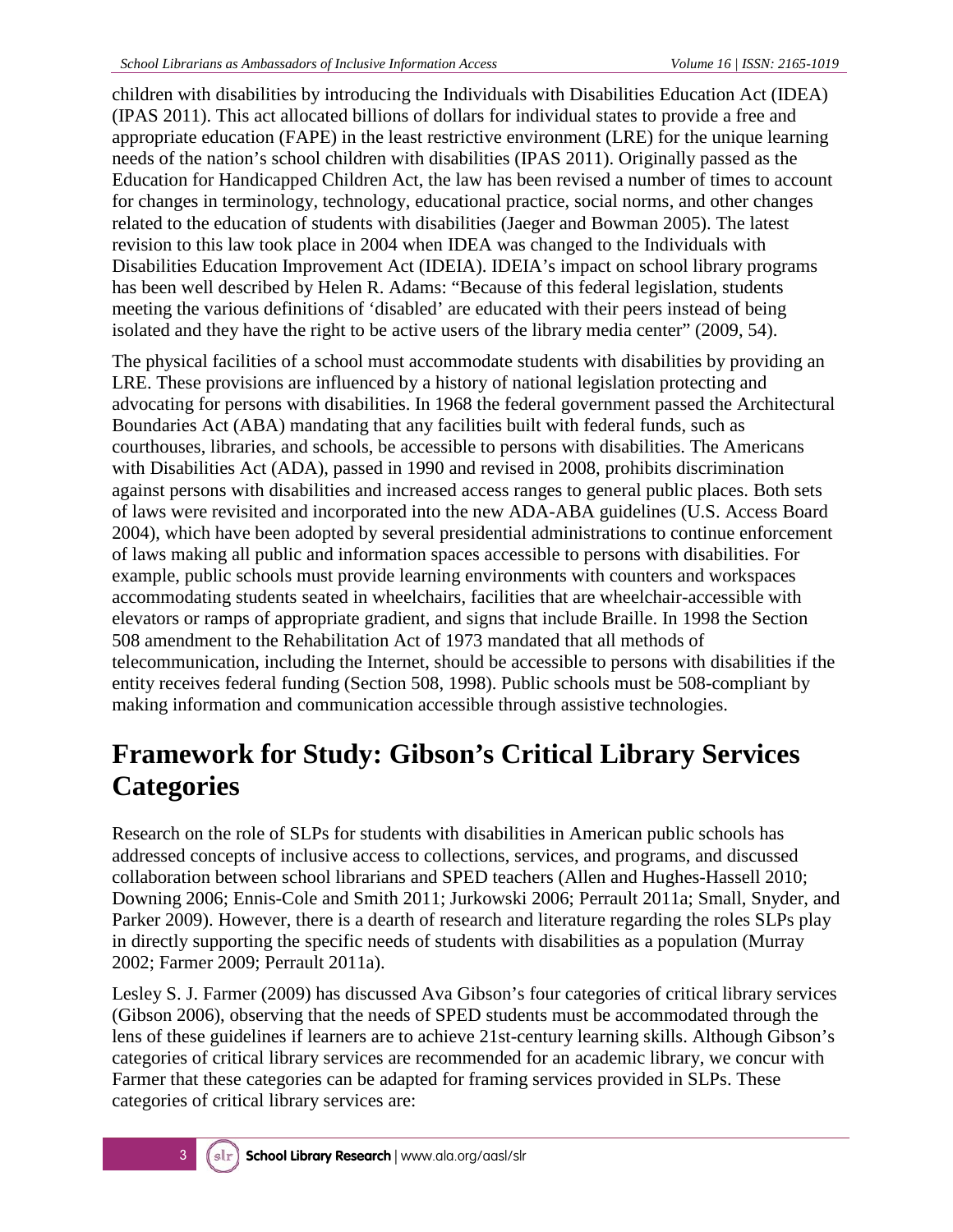- 1. Policies and Procedures: compliance with federal laws and regulations, policies within the SLP that ensure accountability, accommodating policies;
- 2. Access to facilities and equipment: physical and environmental access for students with disabilities to resources, assistive technologies;
- 3. Specific services: a variety of information formats, collection, modes of instruction; and
- 4. Staff development: general and needs-specific education and training support from administration (Gibson 2006).

Gibson notes that these categories, while distinct, "are not stand-alone categories but are interwoven" (2006, 61). With this idea in mind, we approach and present the literature and research framed within the concepts for each of Gibson's categories of critical library services. Using Gibson's framework, we designed our data collection instruments to explore the school librarian's challenges and solutions in providing these categories of service to students with disabilities within the SPED environment.

### **Policies and Procedures**

In meeting the needs of students with disabilities, school library policies and practice must reflect federal guidelines, such as ADA-ABA guidelines, IDEIA, and Section 508. As indicated in the previous section, these federal guidelines include prescriptions for providing a space that is physically accessible, information that is intellectually accessible, specialized instruction that meets the needs of each individual student and other requirements (Adams 2009).

These federal guidelines can be translated to more-specific policy actions that apply to school libraries, such as specialized selection policies, circulation periods, and accessibility to electronic and Web resources. School librarians also need to construct for their libraries service policies that accommodate the needs of students with disabilities. Flexible policies regarding circulation, and student-specific services such as extended lending periods and alternate methods of access like home delivery should be written into this policy, and should be transparent and shared with stakeholders (Farmer 2009). In constructing service policies, school librarians should maintain a perspective of diversity to ensure the school library is a safe and comfortable place where all students feel welcome to access information and participate meaningfully.

School librarians should verify that the library staff is trained to address the diverse needs of students with a wide array of backgrounds and conditions, and should also take measures to ensure all students are able to attend and participate in events in school libraries (Burgstahler 2011).

Although individual school districts and state education departments mandate their staffs to undergo training or courses that familiarize them with these federal guidelines, it is unclear from the current literature how school librarians translate these federal guidelines into specific policy actions within their school libraries, and whether or not implementation of the guidelines is approached systematically or through trial and error. Depending on the training and professional development to which school librarians have access during graduate school or via school-district professional development, school librarians may not be able to translate these guidelines into actual school library policies or be aware of the critical nature of these skills in practice.

According to Farmer (2009), special educators have expertise in these areas and can assist the school librarian in designing policies and spaces that meet federal guidelines and are specially tailored for the students. Despite the umbrella of federal regulations, school librarians must also be aware of their state laws, which may vary from state to state. For example, schools in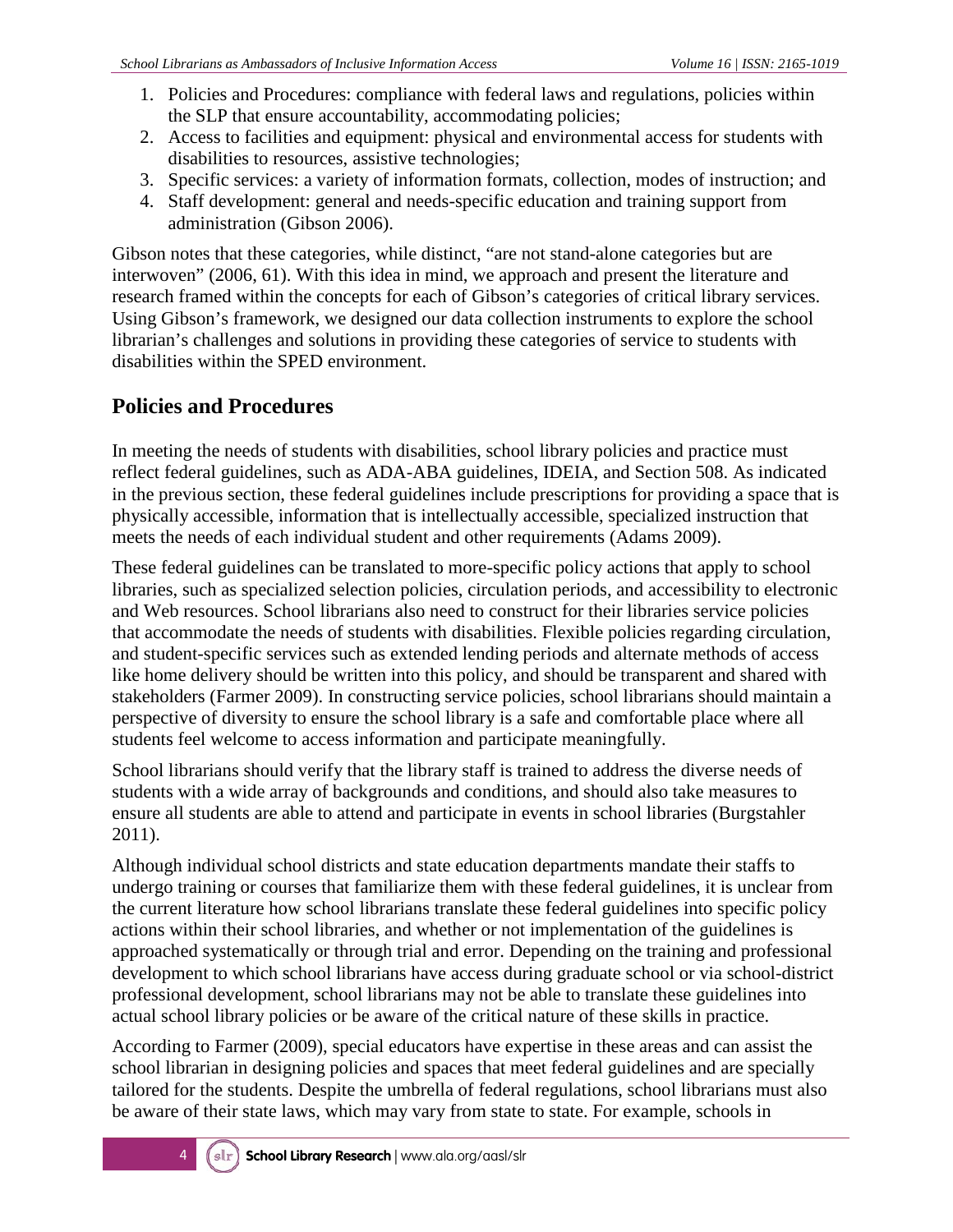Kentucky must offer students with disabilities *equivalent* access, not only providing modifications that *enable* access, as stated in the Accessible Information Technology (AIT) Act of 2000 (Adams 2009).

### **Access to Facilities and Equipment**

#### **Universal Design (UD) and the Environment**

The concern about access to facilities and equipment in SLPs includes physical and emotional accessibility as well as the assistive technologies (AT) that make information resources accessible to students with disabilities. In addition to adhering closely to federal guidelines for physical and intellectual access, embracing Universal Design (UD) guidelines is an optimal way to support students with disabilities in the school library (Blue and Pace 2011; Burgstahler 2011; Farmer 2009; Neal and Ehlert 2006; Parker 2007; Socol 2010; Wojahn 2006). By definition, UD is an architectural approach employed in public spaces to achieve a maximum benefit in accessibility for the largest number of users as opposed to designing spaces for the average user (Blue and Pace 2011). Understanding its impact when applied in the school library, UD has been described well by Sheryl Burgstahler: "When universal design is applied, everyone feels welcome, is able to get to the facility and maneuver within it, access materials and electronic resources, and participate in events and other activities" (2011, 5).

UD can be understood within a few examples of physical environments that support access to students seated in wheelchairs: ramp access with appropriate gradients, full maneuverability radius between shelves and walkways, variant-height circulation desks, and adjustable workspaces. These factors accommodate the seated student and also support the accessibility of resources for all students, thereby not impeding access for any student in the library (Copeland 2011). When speaking about a universally designed space it is important to note that the nature of access affects people emotionally as well as physically. The school library must not be intimidating to the learner, but should be a welcoming space and an inclusive place of diversity and comfort (Burgstahler 2011; Socol 2010; Wojahn 2006). Students with disabilities will experience greater self-confidence in a school library that embraces these ideals of UD (Murray 2001).

#### **UD and Assistive Technology**

UD also refers to the assistive technology (AT) that scaffolds information access for students with disabilities (Farmer 2009; Blue and Pace 2011; Socol 2010). Janet Hopkins quoted from the IDEIA Act of 2004 to define AT as "any item, piece of equipment, or product system, whether acquired commercially off the shelf, modified, or customized, that is used to increase, maintain, or improve the functional capabilities of a child with a disability" (2006, 12). AT can supplement 508 compliance to "level the playing field" and bridge the digital divide for students with disabilities (Ennis-Cole and Smith 2011). AT is available as hardware, software, and webbased resources like touch-screen technologies, large-screen monitors, optical scanners, lightboxes, specialized keyboards, headsets with microphone, screen readers, speech-to-text converters, and browser add-ons with easy access to magnification or talking dictionaries (Burgstahler 2011; Cummings 2011; Ennis-Cole and Smith 2011; Farmer 2009; Hopkins 2006; Krueger and Stefanich 2011; Neal, and Ehlert 2006; Socol 2010). AT also takes the form of lowtech tools such as dry-erase boards, laminated photos and albums, three-ring binders,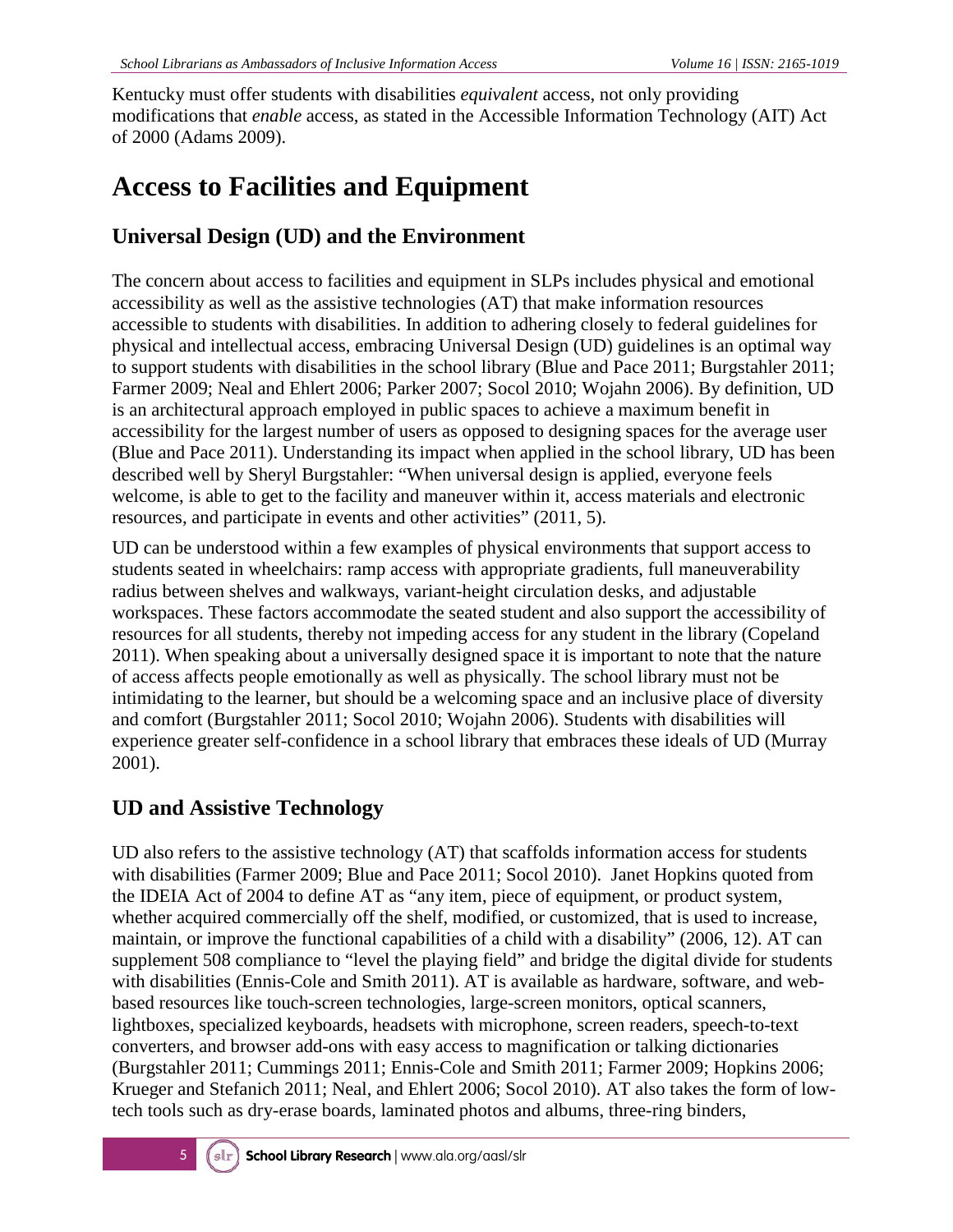highlighting tape, calculators, and timers to meet the myriad needs of students with disabilities (Ennis-Cole and Smith 2011). The use of virtual worlds, virtual reality, and video-modeling are effective AT for direct instruction (Ennis-Cole and Smith 2011). Hopkins (2006) has maintained that AT is naturally inclusive and provides *options* for all students, as opposed to simply providing *access* for students with disabilities.

### **AT Leadership**

School librarians are best positioned to be technology leaders and to ally with the students and staff to transform schools and school libraries into dynamic and sophisticated learning environments (AASL 2009; Ennis-Cole and Smith 2011; Subramaniam et al. 2012). School librarians are also able to carefully select AT that will maximize physical and intellectual access to library resources based on students' IEPs and disabilities, and to encourage the use of AT through its integration into the curriculum (Ennis-Cole and Smith 2011; Jones et al. 2010; Myles 2009). School librarians should embrace AT within their SLPs, providing AT training for their library staff and other school staff, if needed (Hopkins 2006). However, studies of school librarians in connection to students with disabilities have found that school librarians are often not consulted about AT acquisition and implementation, do not have a strong focus on AT in the school library, or lack training in its use (Perrault 2011a; Small, Snyder, and Parker 2009).

## **Specific Services**

### **Variety of Formats**

Specific services refer to a variety of preferred formats within the collection that support physical and intellectual access to information resources and various modalities of instruction (Adams 2009; Ennis-Cole and Smith 2011; Farmer 2009). Based on UD, some of these preferred formats for students with disabilities are e-books, audiobooks, talking books, graphic novels, MP3 files and other digital media, Playaways, large print, DVDs, closed-captioned videos, streaming videos, podcasts, and Braille (Adams 2009; Gorman 1999; Hopkins 2006; Farmer 2009; Copeland 2011; Socol 2010).

### **Welcoming Collection**

In addition, a welcoming collection includes materials that represent the diversity of its readers. All students in a school benefit when the school library's collection includes literature featuring protagonists with a disability, using people-first language ("students with disabilities" vs. "disabled students"), containing accurate information, and including accurate and meaningful descriptions and illustrations reflecting students with special needs (Wopperer 2011a). Making available Schneider Family Book Award winners and nominees, books that include strong realistic characters with disabilities, and literature in a variety of accessible formats engenders a welcoming atmosphere in the school library, boosts the confidence of students with disabilities, and cultivates a culture of inclusion for all students (Socol 2010; Wopperer 2011a).

### **Reader Advisory**

Reader advisory (RA), the interaction between school librarian and student as they build a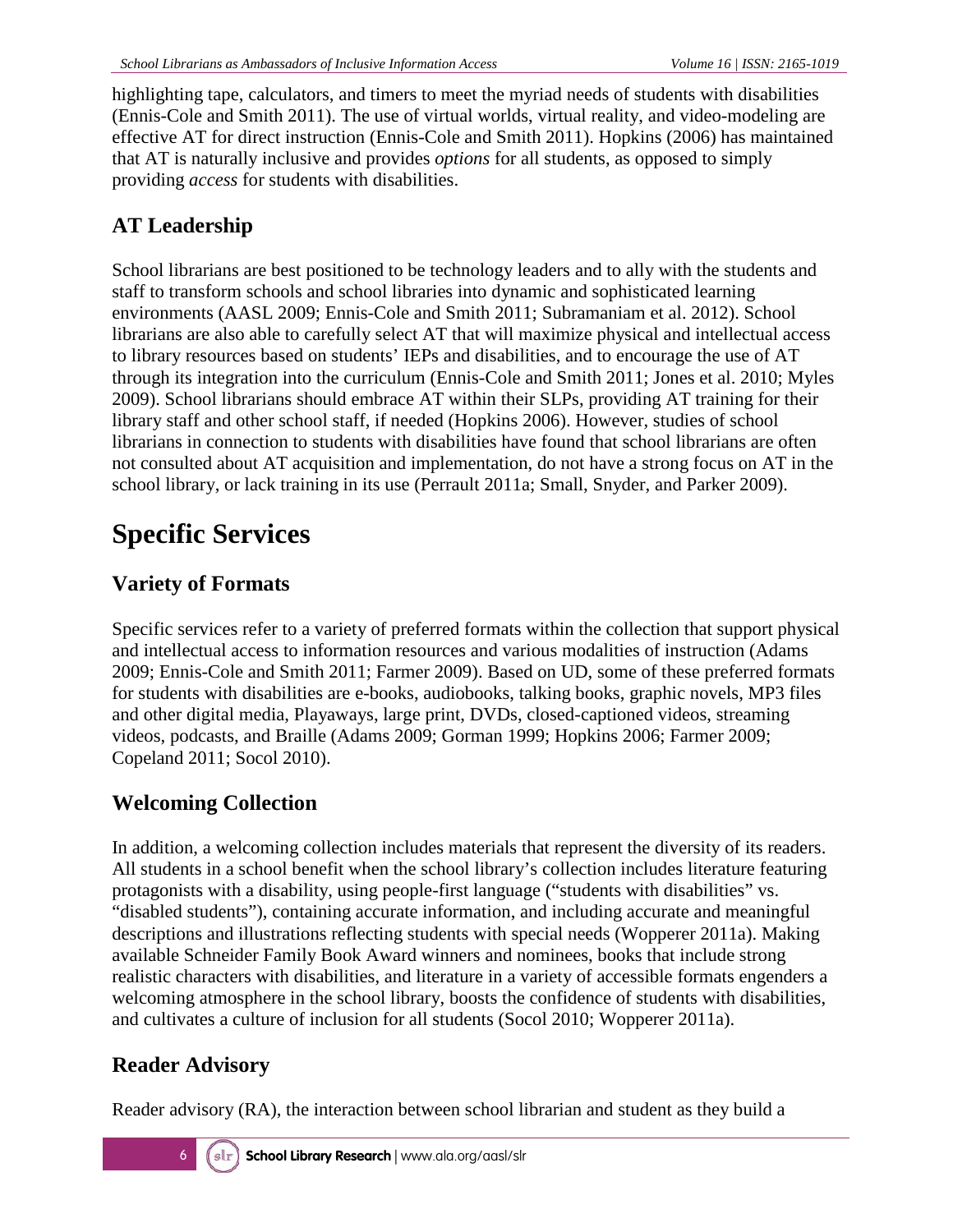relationship around literacy, is as critical to students with disabilities as it is to any other learners. Providing literature in which students can see themselves reflected, suggesting materials where the right interest intersects with the right format, providing resources that align with IEPs, and obtaining regular feedback from students are all best practices for providing RA to students with disabilities (Cox and Lynch 2006; Gorman 1999; Jurkowski 2006; Copeland 2011; Socol 2010; Wopperer 2011a).

#### **Facilitated Intellectual Access**

Intellectual access should also be inclusive and multimodal or multi-encoded, providing a multisensory experience. Signage, normally encoded in one mode (print), should be encoded in two modes (e.g., large print, and color picture or symbol) or three modes (e.g., large print, and color picture or symbol, and Braille or other texture) to be accessible to a larger group of students. In terms of navigating the school library by means of signs and posters, multimodal or multi-encoded intellectual access is more inclusive to the special needs of students with disabilities (Farmer 2009).

### **Customized Info-Literacy Instruction**

Customization of information-literacy instruction within the library benefits all students, especially those with disabilities. One approach to customization is to coordinate with and tap into the expertise of the school's SPED teachers and IEP staff who have knowledge of both instructional design and students' IEPs (Adams 2009; Ennis-Cole and Smith 2011; Farmer 2009; Murray 2001).

### **Universal Design for Learning (UDL)**

Weaving the above-mentioned services with Universal Design for Learning (UDL) offers a more effective solution for serving the needs of students with disabilities. UDL approaches create more options for students to access, organize, and synthesize information into knowledge. UDL approaches include all students by providing students with multimodal ways to communicate and express their executive functions and creativity within the learning environment (Blue and Pace 2011; Burgstahler 2011; Guild 2008; Krueger and Stefanich 2011; Parker 2007; Perrault 2010). UDL is strongly tied to the principles of UD and to resources that connect students with disabilities to information—AT, educational technologies, print, non-print, and digital media thus taking advantage of the strengths of preferred formats in tandem with augmented pacing, small group size, and iteration to tailor the learning experience to each unique student while focusing on successful transitions (Allen and Hughes-Hassell 2010; Burgstahler 2011; Perrault 2011b). By using UDL methods in regard to preferred resource formats and modes of instruction, school librarians can effectively engage students with disabilities in learning core curriculum content and developing 21st-century skills (Burgstahler 2011; Blue and Pace 2011; Guild 2008; Krueger and Stefanich 2011; Neal and Ehlert 2006; Parker 2007; Perrault 2010).

Although not always explicitly described as UDL, inclusive and/or differentiated instruction has been observed to be effective for scaffolding the learning processes of students with various disabilities (Allen and Hughes-Hassell 2010; Ennis-Cole and Smith 2011; Gorman 1999; Murray 2002). In terms of collaboration with SPED teachers, school librarians' expertise lies in accessing and evaluating information, providing appropriate or tailored resources, and offering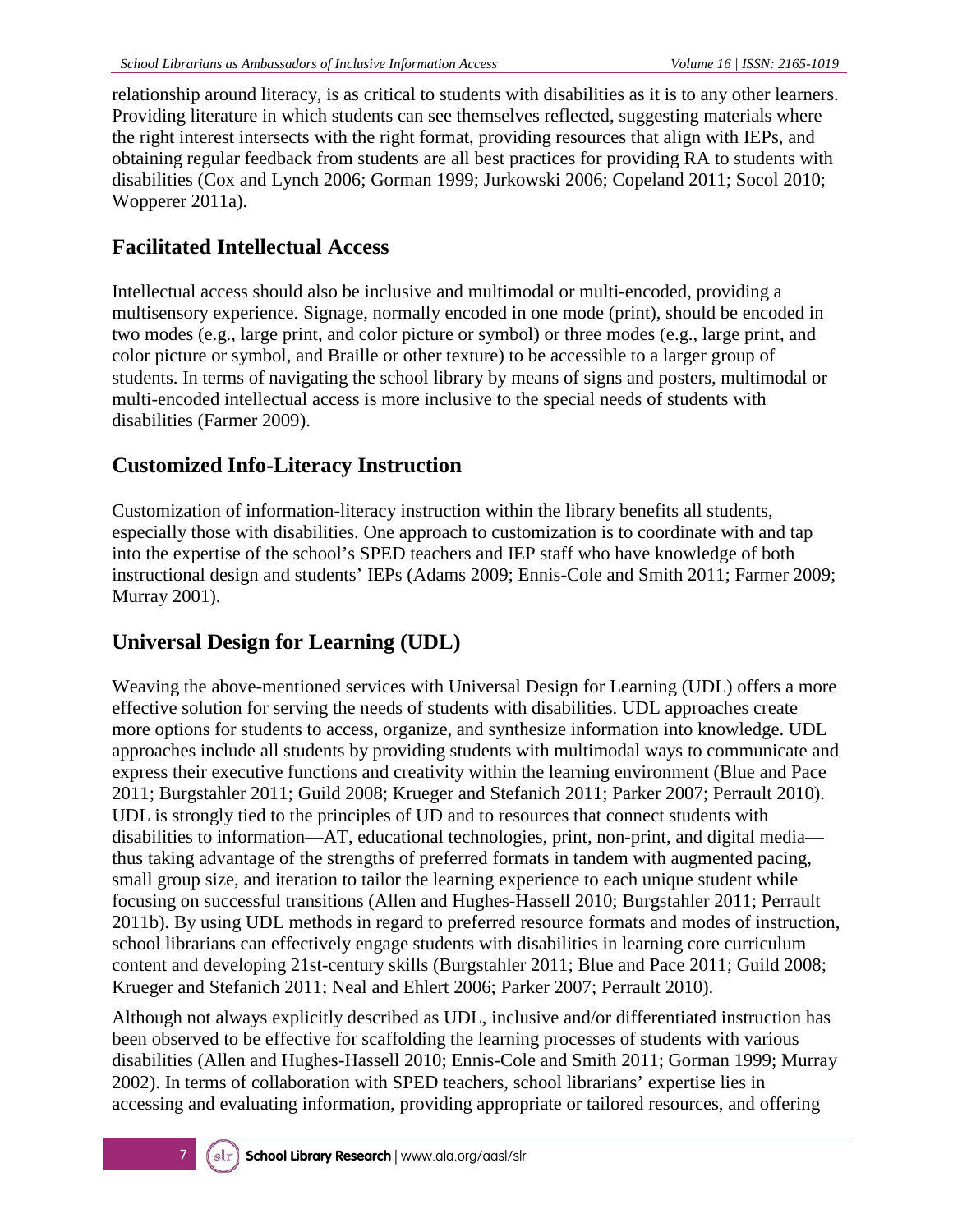options in instruction and learning interactions (Perrault 2011a).

## **Staff Development**

#### **Benefits**

Staff development may include pre-service training through accredited library graduate programs, or in-service professional development. Especially for school librarians serving specific disabilities in schools, this training should have two tracks: 1) a general track covering federal regulations and UD/UDL, and 2) a targeted disability track with training specific to a particular disability (Farmer 2009). Training that supports a school librarian's knowledge of best practices in interaction with and empowerment of students with disabilities can help to ensure that SLPs provide a welcoming environment to students with disabilities, uniquely tailored services, and resources for positive academic student outcomes (Jurkowski 2006).

#### **Need to Determine Optimal Approach**

Despite a recent push for training within the profession to best support the needs of students with disabilities, there seems to be a lack of discussion on what type of formal training should be provided. Janet Murray (2001) has stated that 79 percent of Australian school librarians were strongly urged to collaborate to meet the special needs of students, but reported needing disability-specific training beyond the general disabilities training that only *half* the respondents had received. Although the research by Murray (2001, 2002) has drawn international attention to the need for further-refined research exploring the role school librarians play in meeting the needs of students with disabilities, very few studies have extensively examined the state of SLPs from a SPED perspective in the U.S.

#### **Evidence of Insufficient Training**

John E. Cox's 2004 study of forty-eight rural Missouri K–6 school districts focused on the training and knowledge of school librarians in meeting the needs of students with disabilities, particularly in an underserved geographical area. The resulting data that emerged was discouraging. Less than 50 percent of the school librarians in the sample had ADA-ABA training, and close to 100 percent of school librarians believed the school library was ADA-ABA-compliant despite the fact that answers to specific survey questions about physical and intellectual access clearly did not add up to full compliance—a circumstance pointing to both a deficit in students' access and a lack in recognition of this deficit (Cox 2004).

Anne Marie Perrault's (2011a) study of six New York State public schools examined the relationship between school librarians and SPED teachers; her study also evaluated their instructional partnership and potential for collaboration. Perrault found that teachers were interested in providing better support for their students, but were frustrated by the search for resources that met the special needs of their students. School librarians saw the need for a wide range of multimodal approaches, and played to their strengths as leaders and information gatekeepers, but gaps in optimizing the situation for SPED teachers and students were identified as stemming from lack of training within coursework in library and information science postgraduate degree programs.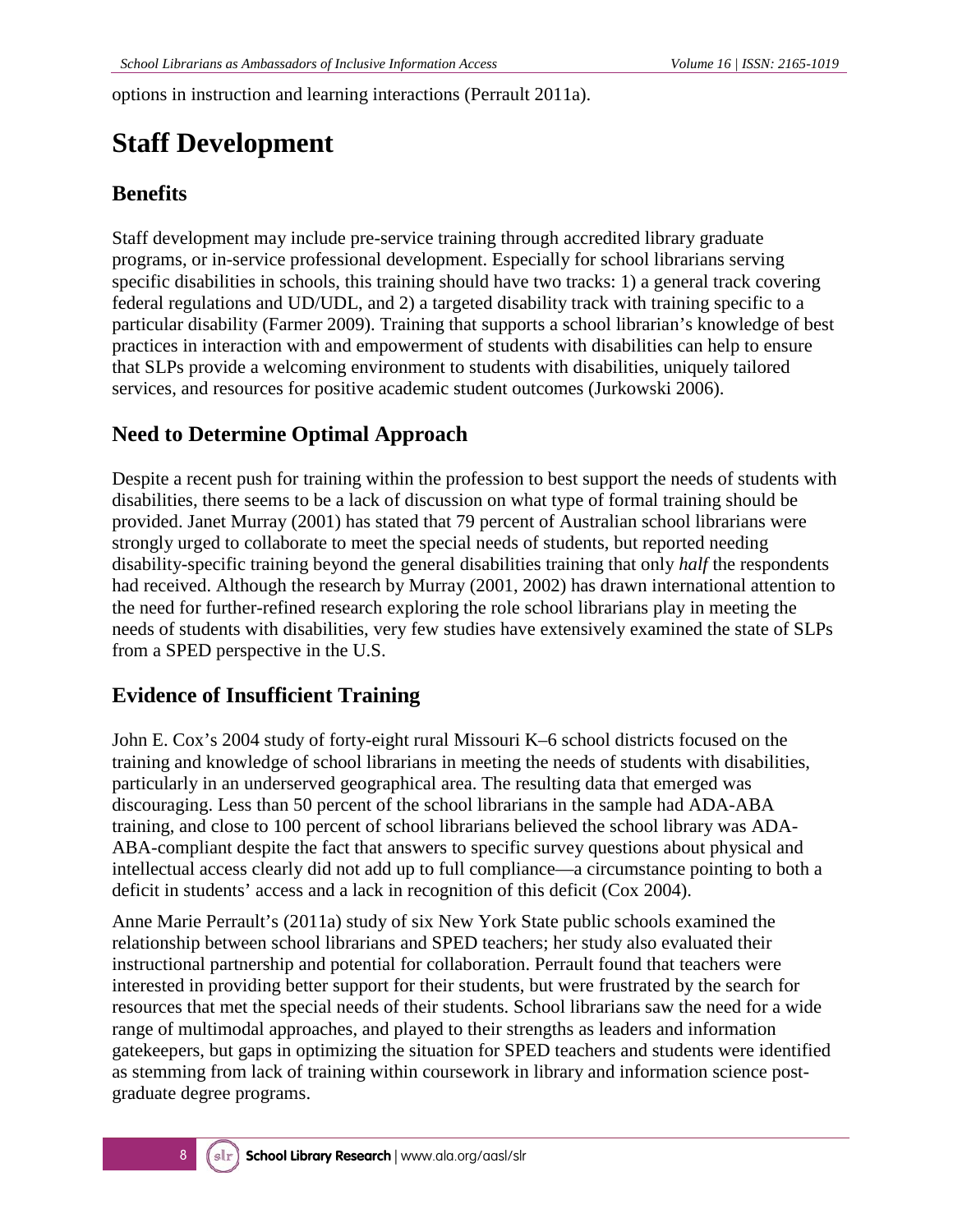Similarly, in their statewide survey of school librarians' role in New York State public schools, Ruth V. Small, Jaime Snyder, and Katie Parker (2009) found that only 3 percent of school librarians surveyed have had SPED training. As a consequence, school librarians tended to place a stronger focus on IEPs and selecting materials reflecting persons with disabilities as protagonists rather than on providing physical and intellectual accessibility or on bringing AT expertise into the librarians' role as technology specialists.

In 2011, Demetria Ennis-Cole and Daniella Smith reported the results of their nationwide study of public school librarians and their skills in supporting students with autism. These researchers recommended that specific SPED training in the library and information science (LIS) curriculum would better equip school librarians to serve the special needs of these students and encourage librarians to take a leadership role in AT in their schools.

Yet there is an astonishing lack of dedicated coursework to prepare emerging and returning school librarians in meeting the challenges of empowering students with disabilities. An examination of *U.S. News & World Report*'s top school library post-graduate programs reveals that only two out of thirteen top school library programs in the U.S. have coursework designed to prepare librarians to meet the needs of students with disabilities specifically within the school library environment. Clearly, a deficit in pre-service and in-service staff development in both the general and targeted disability tracks is evident.

## **Methodology**

#### **Research Questions**

The purpose of this study is to examine the ways that SLPs serve students in schools that serve only students with a specific disability, such as vision impairment, autism, etc., (referred to as SPED schools), and the challenges and solutions associated with providing access and tailored services. We formulated four research questions based on Gibson's categories of critical library services (Gibson 2006; Farmer 2009):

(1) How do school librarians adopt federal guidelines on disability to better serve students with specific disabilities in these SPED schools?

(2) What are the types of facilities, services, and resources SLPs provide to students in these SPED schools?

(3) What are the technologies (including adaptive) that facilitate physical and intellectual access for these students within the school library?

(4) What specialized training enables these school librarians to best support the needs of students in SPED schools?

### **Sample**

Using purposeful sampling, we selected four schools serving students with a specific disability in the mid-Atlantic region:

- School A serves students with autism spectrum disorders (ASD), Asperger's syndrome and PDD;
- School B serves students with vision impairment;
- School C serves students with disorders of the brain, spinal cord and musculoskeletal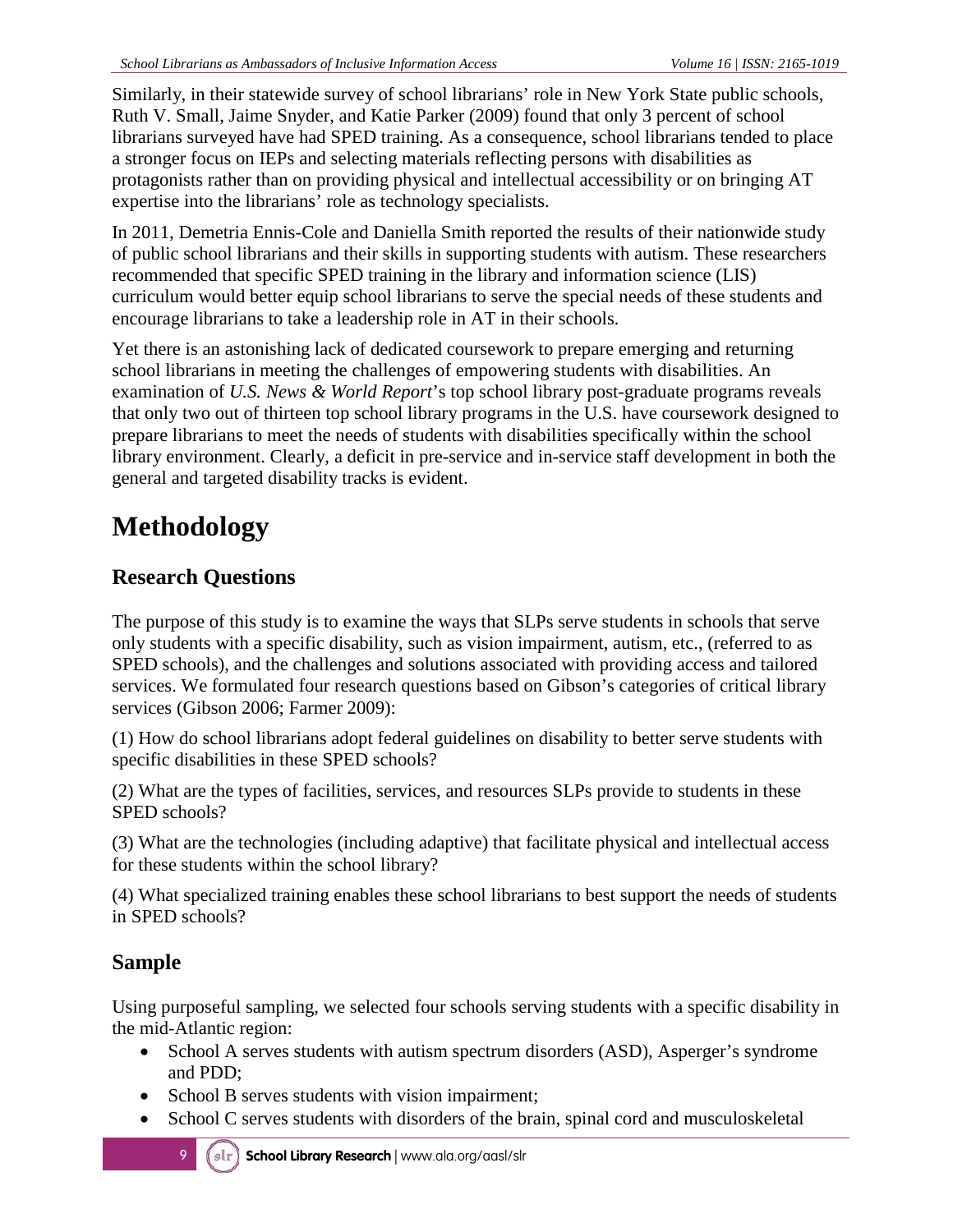system;

• School D serves students with hearing impairment.

These targeted schools are specifically modeled with a primary and specialized focus on the needs of students with disabilities. Such purposeful sampling provided us with rich and in-depth data on each SLP that serves specific disabilities.

#### **Observation and Interview Protocols**

Using a case-study approach, we observed the school libraries in the above-mentioned schools and conducted semi-structured interviews with the librarians. Robert K. Yin (1994, 2003) and Sharon B. Merriam (2001) have provided guidelines for conducting multiple case studies. Yin defines the case-study method as "an empirical inquiry that investigates a contemporary phenomenon with its real-life context; when the boundaries between the phenomenon and context are not clearly evident; and in which multiple sources of evidence is used" (1994, 23). Case studies allow for unique and very detailed information to be gathered.

Based on Gibson's categories of critical library services (Gibson 2006; Farmer 2009), we developed a set of questions used to interview the school librarians. Refer to Appendix A for our interview protocol. School librarians were asked about:

- their familiarity with federal guidelines pertaining to SPED and their experience developing SLP policy;
- how school library facilities support physical access;
- ways that specific services—including collection development, RA, and instruction support intellectual access;
- what kinds of AT and educational technologies are used in the school library and what the librarians' role is in relation to these technologies;
- levels of collaboration with teachers;
- their educational background and how well they believe it prepared them for their current position; and
- how further training is made available to them, who supports this training, and the ways they stay abreast of SPED librarianship, including professional memberships, attending conferences, networking, and finding information through the Web.

Each interview lasted approximately sixty minutes and was digitally recorded with the permission of the school librarians. The interview guide was pilot-tested with two retired librarians from SPED schools.

Based on the initial review of literature and research on UD and UDL and the federal guidelines (U.S. Access Board 2004; Blue and Pace 2011; Burgstahler 2011; Farmer 2009; Copeland 2011; Perrault 2010; Wojahn 2006; Wopperer 2011b), we identified a wealth of information pertaining to the characteristics, facilities, technologies, and collection resources that foster physical and intellectual access for students with disabilities and position the school library to be an inclusively welcoming and engaging space for all students. Many authors compiled lists within their own articles, and we followed their examples by creating a master list to capture data on the characteristics, facilities, technologies, and collection resources of each school library during our observations. Refer to Appendix B for our observation checklist. Characteristics were broken up into categories of access with blank spaces left throughout the checklist to add other characteristics as we observed them. As part of the observation process, we also took photographs to supplement the field notes recorded during the visit.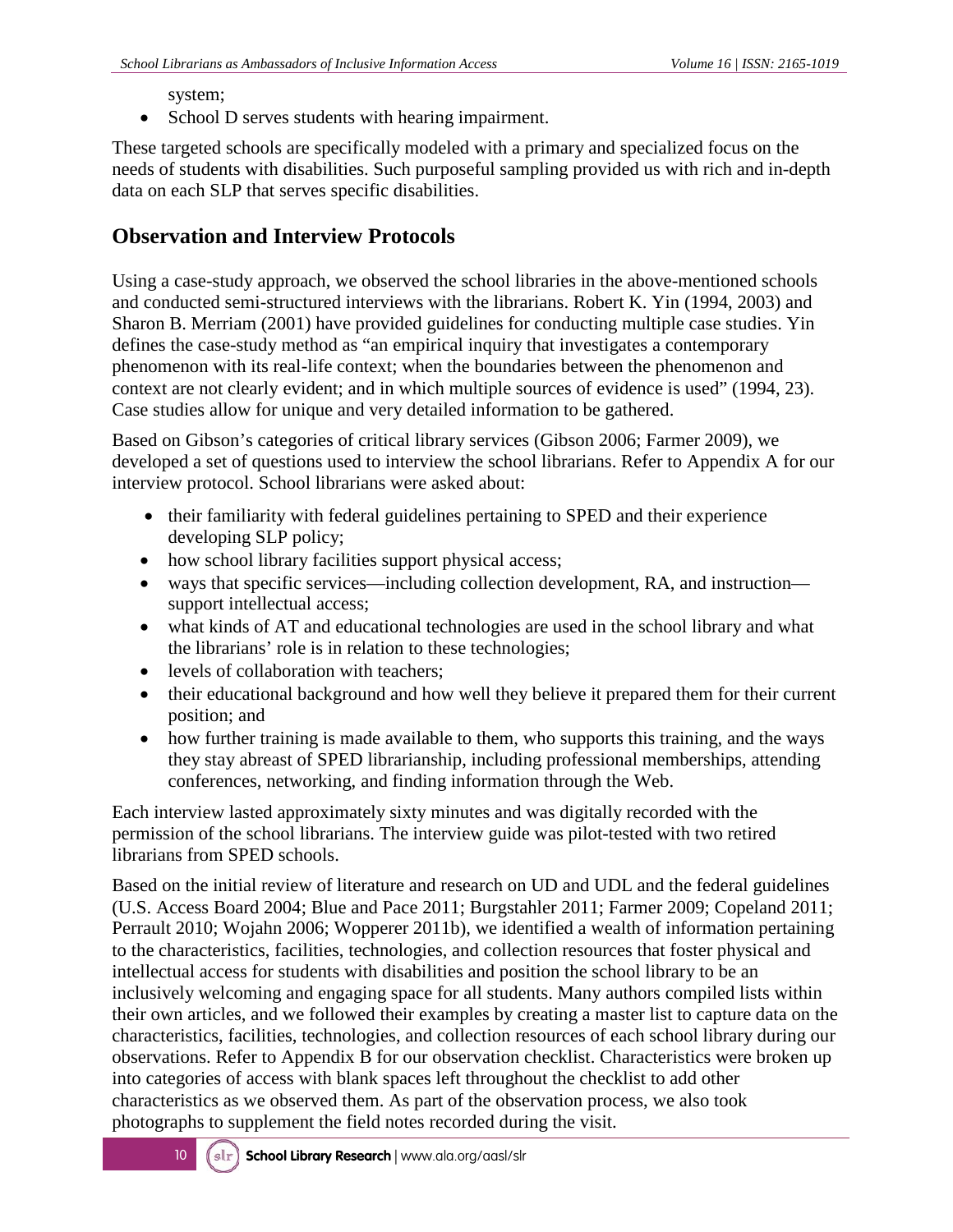#### **Methods of Analysis**

The interview transcripts, field notes, photographs, and observation checklist were analyzed as they were completed. We conducted thematic analyses of each individual SLP (Braun and Clarke 2006) based on the research questions. Each SLP was an individual unit in this study, allowing for detailed gathering of information based on Gibson's framework of critical library services for the specific type of disability served by each SLP, and supporting cross-case analysis between units to identify common themes. We used NVivo qualitative analysis software to examine multiple sources of data to find common themes. To preserve the anonymity, pseudonyms are used in lieu of school librarians' names (with their permissions), and schools are identified by letter codes.

### **School Descriptions**

For an overview of all schools, see table 1.

| <b>School</b>  | <b>Librarian</b> | <b>Age/Grade</b><br>Range | <b>Disability Focus</b>                                                                             | <b>School</b><br>Librarian's<br><b>Credentials</b>                                  | Library<br><b>Assistants</b><br>$(PT = Part-$<br>Time; $FT =$<br><b>Full-Time)</b> |
|----------------|------------------|---------------------------|-----------------------------------------------------------------------------------------------------|-------------------------------------------------------------------------------------|------------------------------------------------------------------------------------|
| $\mathsf{A}$   | Hannah           | ages $4-21$               | ASD, Asperger's,<br>PDD, multiple<br>learning needs                                                 | No MLS degree<br>Former SPED<br>teacher                                             | PT (students)                                                                      |
| B              | Dana             | ages $3-21$               | Visual Impairment-<br>blind, deaf-blind,<br>$blind + intellectual$<br>and/or physical<br>disability | MLS degree                                                                          | N <sub>o</sub>                                                                     |
| $\overline{C}$ | Sean             | grades<br>$Pre-K-8$       | Traumatic brain<br>injury,<br>musculoskeletal<br>disability, multiple<br>learning needs             | No MLS degree<br>Master's in<br>Education with a<br>Library Media<br>specialization | 1 FT (staff),<br>and PT<br>(student)                                               |
| D              | Monique          | birth-grade<br>5          | Aural Impairment-<br>deaf, hearing<br>impaired, multiple<br>learning needs                          | No MLS degree<br>Master's in Deaf<br>Education                                      | Revolving<br>parent and<br>student<br>volunteers                                   |

#### **Table 1. School overview.**

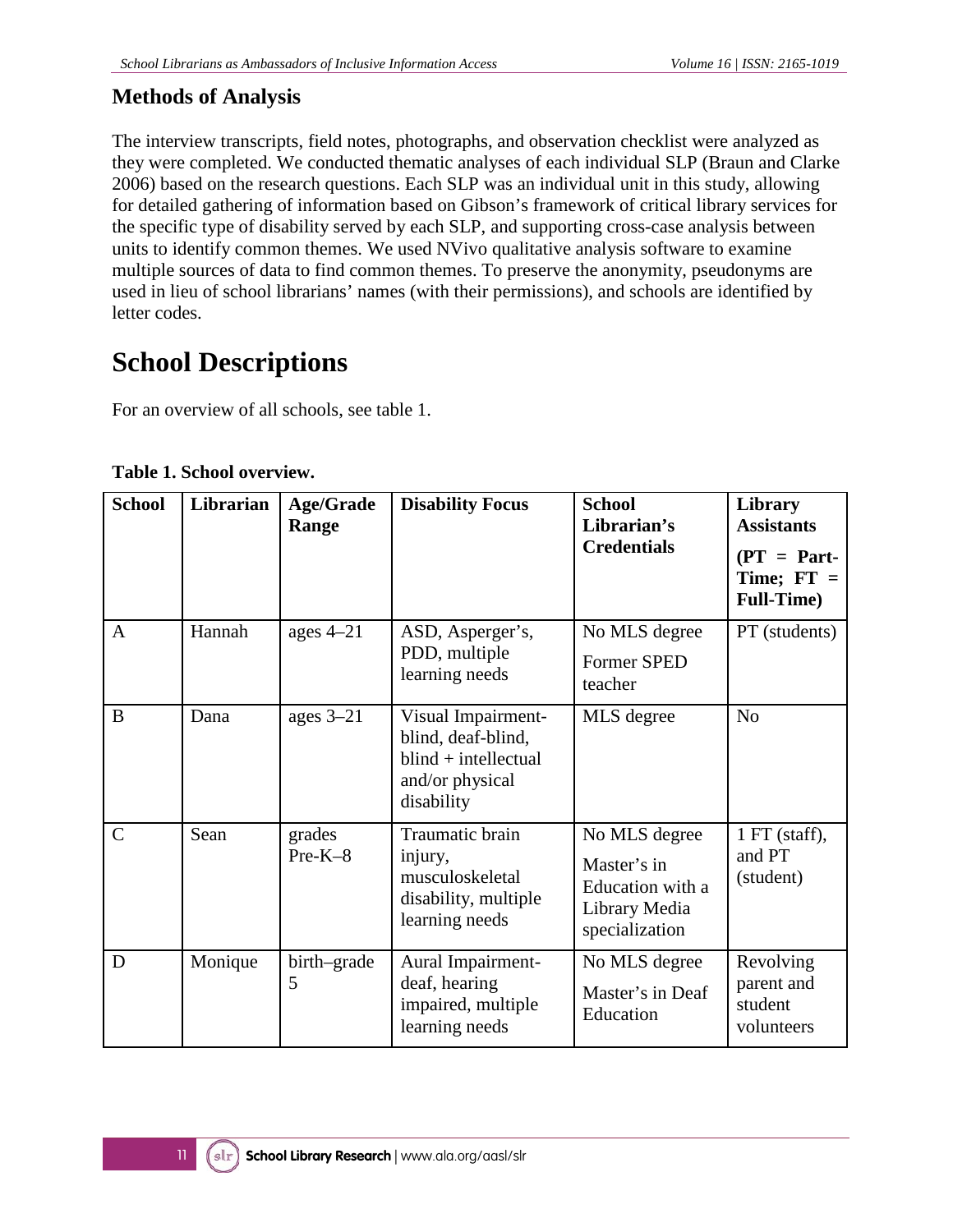#### **School A**

School A is a private SPED school serving students ages 4–21 with Asperger's Syndrome; ASD or PDD; and speech, language, and multiple complex disabilities such as autism with orthopedic or musculoskeletal disabilities. Operating in one of America's most affluent counties but serving students from all over the state, the school currently has 30.8 full-time equivalent (FTE) educators for a student-teacher ratio of 6.5:1. The school's instructional approach is guided by the age of the students and their position on the autism spectrum. Instruction includes specialized programs that address the performance of basic everyday tasks, communication with others, and workplace training to scaffold independent living, in addition to teaching of a foundational academic curriculum, technology skills, and 21st-century literacies. Hannah is the full-time librarian; a former SPED teacher, she has no formal library training. Students assist in the school library.

#### **School B**

School B is a private SPED school serving students ages  $3-21$  with vision disabilities, such as low vision, blindness, deaf-blindness; and in conjunction with vision impairment, complex multiple disabilities, such as autism, orthopedic, musculoskeletal, and/or cognitive/learning disabilities. Operating on the outskirts of a major urban center but serving students from across the state, the school is populated by students from public schools that lack the facilities and resources to adequately support the learning needs of these students. School B currently has 44.6 FTE educators, and a student-teacher ratio of 3.8:1. The school's instructional approach adheres to state standards and is guided by the age, level of disability, and academic potential of its students. It currently houses specialized programs that address the performance of basic everyday tasks, behavioral and communications solutions, and intellectual disabilities in conjunction with visual impairment. Dana, the full-time librarian, has an accredited MLS, and has worked with a range of challenged students and populations throughout her career. She is self-taught in SPED and has learned on the job to read uncontracted and contracted Braille. No one assists the librarian.

#### **School C**

School C is a private SPED school serving Pre-K–8 students with traumatic brain injury; musculoskeletal, cognitive, learning, and emotional disabilities; medical fragility; or multiple complex disabilities combining two or more of the above-listed disabilities. Embedded in a major urban center but serving students from throughout the region, it is part of a medicalresearch institute supporting the needs and education of children with various complex disabilities. The school has 24 FTE educators and a student-teacher ratio of 6.8:1. The school's instruction aligns with national and state standards and assessments. Programs are designed to reflect the academic goals of students in specific age groups, and to foster behavioral and communication skills. Sean, the full-time librarian, has a Master's in Education with a Library Media specialization. With the support of his principal, Sean is currently pursuing a Master's in SPED. He has one full-time assistant; students also assist in the school library.

#### **School D**

School D is a SPED private school serving students from birth through grade 5 with aural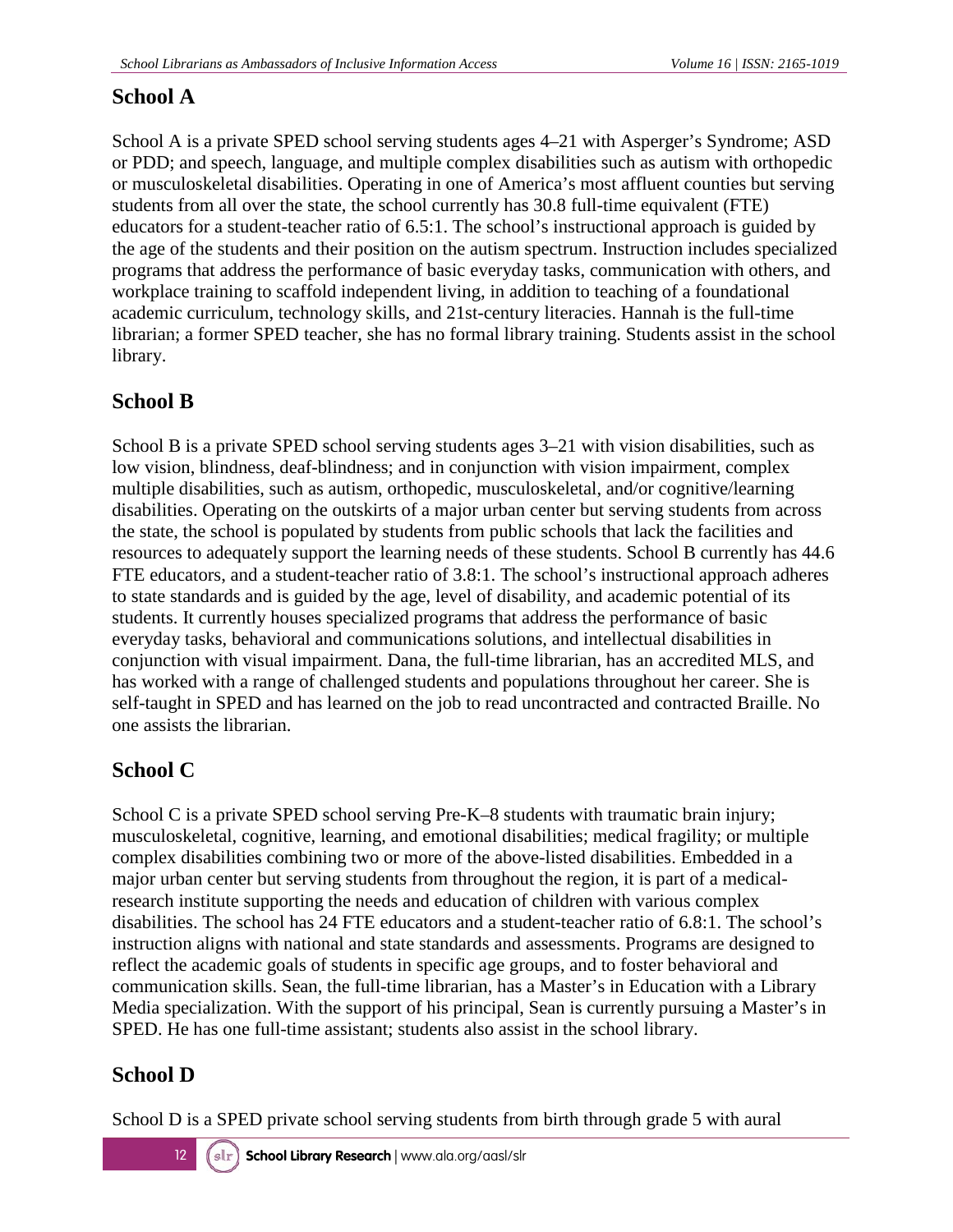disabilities and hearing impairment, such as deaf and hard of hearing, as well as multiple complex disabilities involving emotional, learning, and developmental disabilities, including those who are medically fragile. The school has 97 FTE educators, and a student-teacher ratio of 6:1. Operating on the edge of a small city but serving students from throughout the state, the school serves elementary students as part of its parent campus, which is one of two in the state. School instruction aligns with state and national curricula and assessments, and is guided by the age, level of disability, and academic potential of students. School D provides specialized programs in basic everyday skills, career and technology education, and high academic achievement. Students are immersed in a fully bilingual environment: English and American Sign Language (ASL). The school has an extensive support staff as well as services including audiology for students with transitioning hearing. Monique, the full-time librarian, has a Master's in Deaf Education; she has no formal library training. She is deaf and has taught deaf students as well as having served as a school administrator for more than thirty years. She is assisted by revolving parent and student volunteers.

## **Findings and Discussions**

#### *Research Question 1: How do school librarians adopt federal guidelines on disability to better serve students with specific disabilities in these SPED schools?*

#### **Means of Professional Development**

All the school librarians we interviewed indicated that they have acquired knowledge about federal guidelines through one or more of the following channels: 1) formal education acquired through graduate school; 2) additional training that was provided to them when they joined their current school; 3) continuous self-learning by retaining relationships from their previous professional experiences; 4) subscribing to electronic discussion lists; or (5) connecting with other libraries.

Hannah, Sean, and Monique (none of whom have an MLS degree) were trained on federal disability guidelines through their graduate coursework on SPED. On the other hand, Dana, who has a MLS degree from an ALA-accredited program, did not acquire the knowledge about federal guidelines from her graduate program, but instead kept herself abreast of the guidelines through her strong connection to the National Library Services for the Blind and Physically Handicapped (NLS) and other nearby public libraries.

All of them continue to connect with peers who provide similar services and subscribe to relevant professional electronic discussion lists. Sean has memberships in several professional organizations, frequently attends their conferences, and connects with other professionals using social media. Sean, Dana, and Monique also keep up with a variety of professional journals.

### **Lending Policies**

The librarians interviewed do seem to modify their lending policy to fit their students' needs. This translates to less stringent policies for late returns (such as the waiver of fines, late fees, or penalties for lost books) of library materials or to specific policies for certain types of materials. Occasionally, parents are contacted to request books be returned.

"My standard checkout is two weeks. I extend for two weeks. I extend for another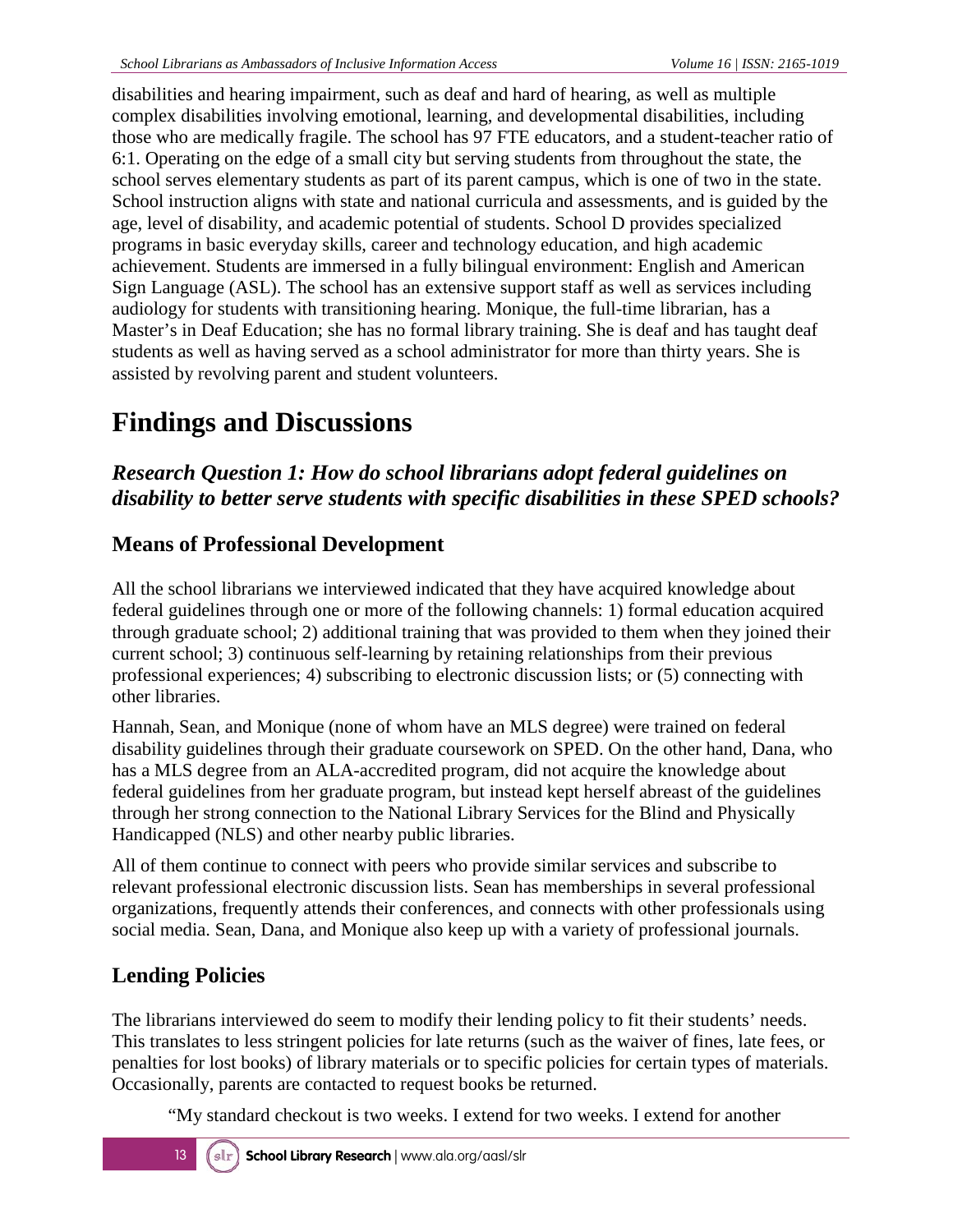two weeks. And I ask you please do not lose it over Christmas and please bring it back before summer, so…it's a little elastic sometimes." —Dana, School B

"…I'm lenient, because sometimes they do lose books, and I don't like restricting them from checking out another book 'cause they love coming to the library. This is a school where the library is very special to kids…We'll work with the teacher or the parent to try to find the book. If we can't find the book, I list it as 'lost' in the system, and we hope that it comes back when we do our inventory." —Sean, School C

Hannah, for example, notices that students in the Asperger's program at her school read the same book multiple times and have heightened interest in popular young adult literature and graphic novels. As a result, she chooses to have a special one-week checkout policy for these materials, but no fines or penalties for late returns:

"And now in our Asperger program, those students are really very motivated to have the same books. They want all the popular-culture stuff and the graphic novels and those kinds of things…so there I'm a little stricter about bringing them back in a week because the other kids have seen it and they want it. I finally had to start putting holds in my computer, which I never had to do before." —Hannah, School A

Dana is restrictive when it comes to checking out reference books or textbooks; only teachers and parents can borrow these materials:

"I will lend reference materials; textbooks and professional materials will only go out to staff or to parents. I will lend, for example, textbooks over the summer to parents on an individual request." —Dana, School B

There also seems to be no limit to the number of books a student or teacher can check out:

"…some of them will have 10 or 12 books out or, you know, it just depends. And teachers check out as much as they want…" —Hannah, School A

Although most of these school librarians do modify their lending policy, these modifications are not seen exclusively in SPED schools. In fact, other school libraries, not just those in SPED schools, are implementing special lending policies as well (Heeger 2007; Shahbodaghi 2006; Ruefle 2011).

The only unique lending policy that we found was the School B SLP's allowing reference, textbook or professional materials to be checked out by parents based on individual requests. This kind of policy can benefit parents tremendously, allowing them to have access to reference and textbook materials in the comfort and pacing of their home environment, and allowing for increased support for their child.

The above example on flexible adoption policy is one among many ways that the librarians translated federal guidelines into actual policy in their SLPs. In the next section, whenever appropriate, we further discuss the adoption of federal guidelines as it relates to facilities and services that are provided in each SLP.

#### *Research Question 2: What are the types of facilities, services, and resources SLPs provide to students in these SPED schools?*

#### **Physical Access**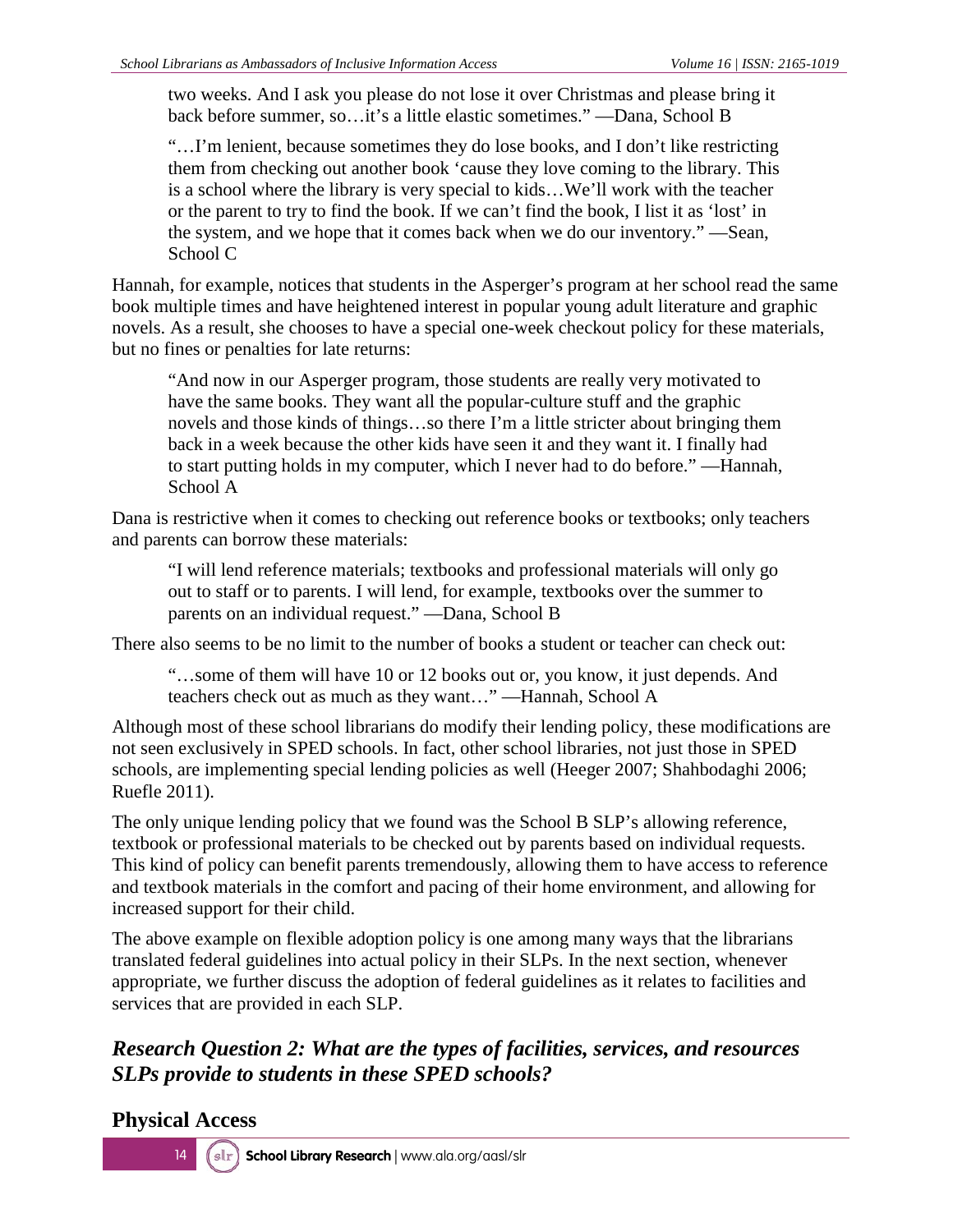Using the observation checklist (Appendix B), we observed the physical access to facilities within each school library through the lens of UD as well as ADA-ABA guidelines. An analysis of each school library's physical characteristics at a glance can be found in Table 2.

| <b>School</b>               | <b>Physical Access Attributes</b>                                                                                                                                                                                                                                                                                                                                                                  |
|-----------------------------|----------------------------------------------------------------------------------------------------------------------------------------------------------------------------------------------------------------------------------------------------------------------------------------------------------------------------------------------------------------------------------------------------|
| A                           | Handles instead of doorknobs, close proximity of learning centers on ground<br>floor, low-pile carpet, mixed lighting, mixed shelf heights, workspaces and<br>circulation desk heights appropriate height for students in wheelchairs,<br>colorful rug in story-time area                                                                                                                          |
| B                           | School library on ground floor, low-pile carpeting, comfortable seating<br>(limited), long sight line                                                                                                                                                                                                                                                                                              |
| $\mathcal{C}_{\mathcal{C}}$ | School library on ground floor, two double-door entrances and one<br>wheelchair-accessible entrance, push handles, low-pile carpeting, stage with<br>wheelchair ramp, adjustable and mixed lighting, workspaces and circulation<br>desk accommodate students in wheelchairs, adjustable workspace (limited),<br>comfortable reading area                                                           |
| D                           | Push-button doors, ground floor, low-pile carpet, excellent natural and<br>adjustable lighting, lunette layout with radiating sightlines, multi-height<br>circulation counter (wheelchair-accessible), comfortable seating (oversized<br>beanbags), all areas [except workspaces] wheelchair-accessible, colorful<br>carpets in story-time area, instruction area, storage unit for teacher access |

All librarians interviewed in this study acknowledged that their school libraries could have better physical access, but cited similar challenges that prevent ideal physical access: age of the building, budget constraints, and inadequate consultation with the school librarian prior to renovation.

For example, School B was constructed before ADA and ABA legislation went into effect. Therefore, the library is not wheelchair-accessible. Also, the layout of the library has a more traditional approach with long sight lines, but no natural light. A lack of usable space makes resources nearly inaccessible to students seated in wheelchairs and makes instruction for large groups or full classes impossible. Poor acoustics within the space also adversely affect interaction with students who may rely strongly on receiving information aurally. Additionally, the space must house both contracted and uncontracted Braille materials. To accommodate this need, materials must be stored on shelves that are too high for younger students to reach; these tall shelving units are the only shelf space available.

"The biggest issue we have is access. There are some wonderful tools here. They are not usable unless the access component is there." —Dana, School B

Budget is always an issue in providing adequate physical access. However, compliance to the federal guidelines is absolutely necessary to ensure that all students have access to learning and leisure spaces such as the school library.

We also discovered that school librarians in these SPED schools were rarely consulted in the design or renovation of the school library, thus resulting in a lack of design features that would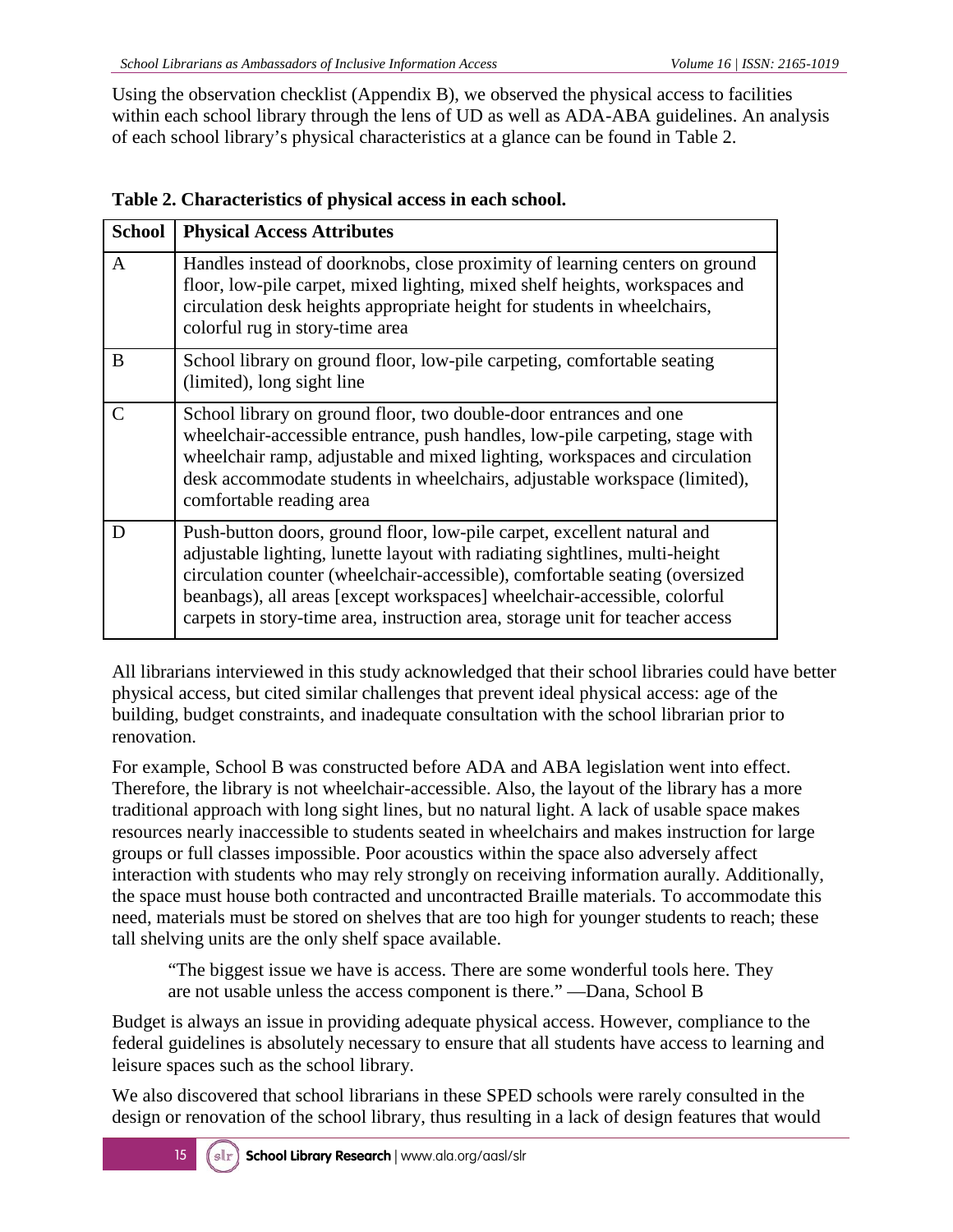otherwise enable physical access to the school library. The value of involvement of librarians in the design of school libraries is discussed at length in Baule 2007; Erikson and Markuson 2007; Jones 2001.

#### **Intellectual Access**

All the school libraries we observed had multimodal or multi-encoded signage on library shelves and maps that are specific to facilitating their students' intellectual access to library materials (see table 3).

| <b>School</b> | <b>Intellectual Access Attributes</b>                                                                                                                                                                                                                                                                                                                         |
|---------------|---------------------------------------------------------------------------------------------------------------------------------------------------------------------------------------------------------------------------------------------------------------------------------------------------------------------------------------------------------------|
| A             | Dual-encoded shelf signage appropriate for low-vision, information cards,<br>shelf markers, dual-encoded taxonomy, maps of library, Dewey posters,<br>literacy and citizenship posters, Internet and OPAC access for students, Velcro<br>signage                                                                                                              |
| B             | Dual-encoded large-font signage for walls and triple-encoded for shelves<br>appropriate for low- and no-vision, talking signage, posters promoting literacy,<br>Dewey posters, bilingual posters (Spanish), textured and/or talking globes,<br>unique children's area with stimulating posters and textured toys and puzzles,<br>Internet access for students |
| C             | Large-font signage and dual-encoded shelf signage accommodates low-vision,<br>reference cards, posters promoting literacy, Dewey posters, geographical<br>maps, 3D puzzles and models, oversized student art hanging throughout the<br>space, textured toys, Internet and OPAC access for students including<br>databases                                     |
| D             | Large-font high-contrast signage, posters promoting literacy/deaf<br>culture/multiculturalism/citizenship (state capitals, world map, etc.)/windows<br>to the world (animals, etc.), stuffed animals and toys, no computer access for<br>students                                                                                                             |

|  |  | Table 3. Characteristics of intellectual access in each school. |  |  |  |
|--|--|-----------------------------------------------------------------|--|--|--|
|--|--|-----------------------------------------------------------------|--|--|--|

The interviews revealed that intellectual access also meant that students have access to the school librarian, and not just the materials and resources provided in the library. The librarians view themselves as ambassadors of information access for their students.

"I'm about access. I like them having access to me. I like building relationships with them." —Sean, School C

Specifically, resources enabling students' access to the online collection seem to be more challenging to provide; these resources include having computers, with access to the Internet and OPAC, designated for student use and having digital collections such as databases.

"I don't have a computer for them to look for books. They have to ask me and then I will show them where it is. Or I will write it down, and they will look for it themselves...the program that I use…to feed books into or to find books or to borrow books from…I'm the only one [who] can access that." —Monique,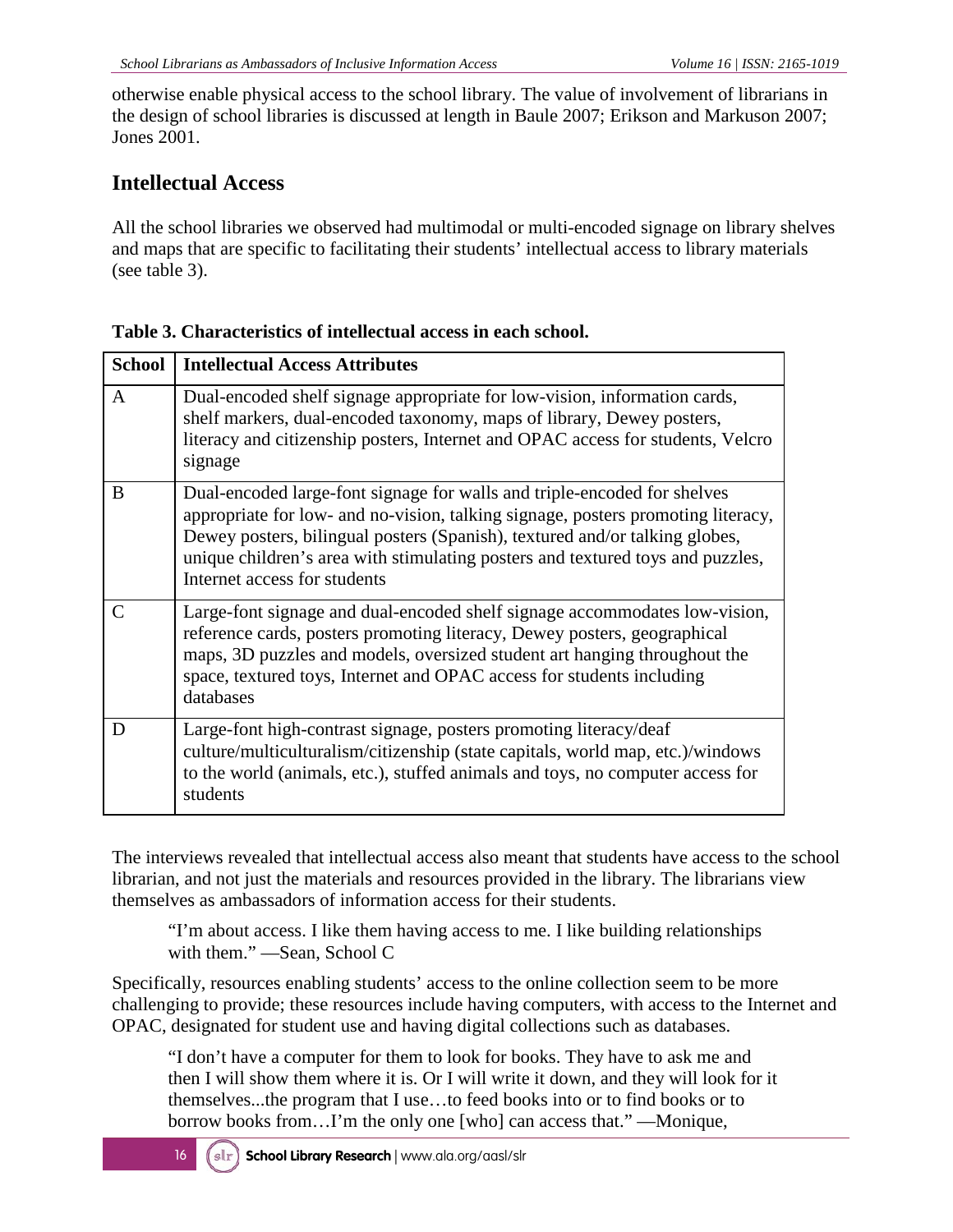#### School D

#### **Collection Development, RA, and Special Services**

When building their collections and providing RA, all the school librarians included in this study pay great attention to the needs of their students. When ordering library materials, the librarians interviewed take into consideration their students' reading levels and preferred formats, and add materials in which students can see themselves reflected in the characters. These methods for collection development are summarized in table 4.

| School         | <b>Preferred Format</b>                                                                                                                                                             | <b>Reader Advisory (RA) Practices</b>                                                                                                                                                                                                                                                                                                                                              |
|----------------|-------------------------------------------------------------------------------------------------------------------------------------------------------------------------------------|------------------------------------------------------------------------------------------------------------------------------------------------------------------------------------------------------------------------------------------------------------------------------------------------------------------------------------------------------------------------------------|
| A              | Highly visual materials<br>Use Fountas-Pinnell guided<br>reading levels                                                                                                             | Hannah takes requests, asks students directly what<br>reading levels they are comfortable with, provides<br>books in preferred formats, helps in choosing while<br>promoting self-selection through color-coded<br>taxonomy and signage with text and corresponding<br>pictures (dually encoded intellectual access).                                                              |
| B              | Tactile and audio-oriented<br>materials                                                                                                                                             | Dana takes requests, provides books that align with<br>reader's interest and preferred formats, attempts to<br>tie to more challenging or classical reading fare.                                                                                                                                                                                                                  |
| $\overline{C}$ | Highly visual materials and those<br>accommodating musculoskeletal<br>and complex disabilities (such as<br>(digital storybooks, e-books,<br>CDs, audiobooks, database<br>resources) | Sean takes requests, builds relationships and talks<br>with students about their interests to make<br>suggestions, promotes self-selection through<br>signage with text and corresponding pictures<br>(dually encoded intellectual access), creates special<br>sections (new books, award-winning books, books<br>with protagonists with disabilities called "Special<br>People"). |
| D              | Highly visual and bilingual<br>materials (such as those in<br><b>English and American Sign</b><br>Language)                                                                         | Monique takes requests, understands challenges on<br>a personal level (including reading level), provides<br>suggestions, pays attention to reader responses, uses<br>these observations to continue providing<br>recommendation of new materials.                                                                                                                                 |

#### **Table 4. Collection development and reader advisory practices in each school.**

The importance of paying attention to reading levels of the students was repeatedly mentioned by the librarians we interviewed:

"And I know what reading level they have and I know how to teach deaf children. That is so important." —Monique, School D

"...if it's a nonfiction book talking about a plant, and it's got two sentences on a page instead of a whole page of text, that's something from the smallest ones to the oldest ones can use and then choosing anything else in between that. But really that's always my goal, trying to find more things for the older students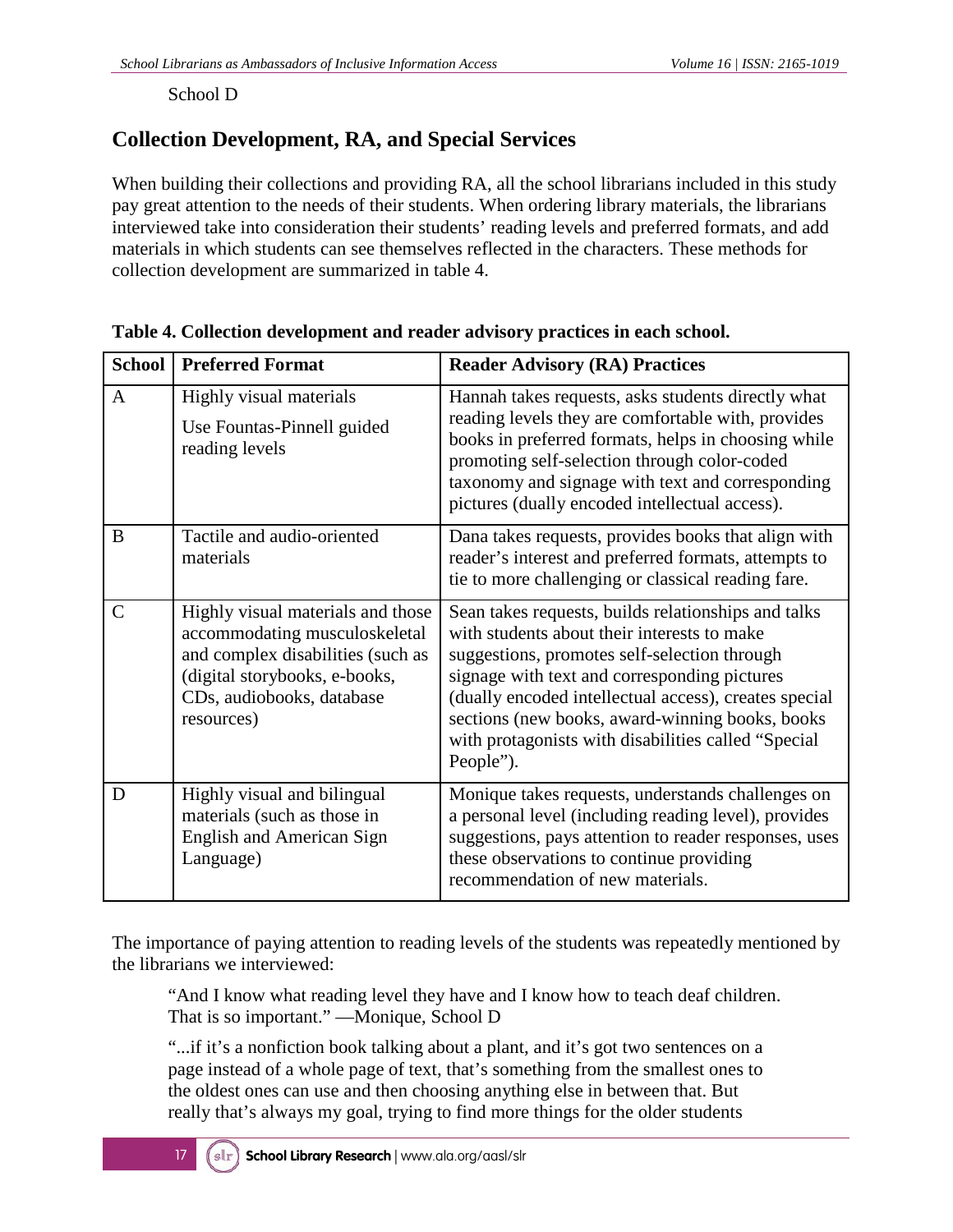functioning at a lower level." —Hannah, School A

The materials selected must also be usable by students with specific and multiple disabilities. Although these schools primarily address a specific disability, many of the students have other disabilities as well.

"As you can see, when you take a look at the books, there are a couple of problems. Number 1: They're big. How does a small child with orthopedic or some other physical incapacities handle the materials?" —Dana, School B

Dana has used digital services like Bookshare to expand the formats of the collection. The preferred format for resources also varies and depends on students' preferences and disabilities.

"…I have some students who are strictly audio. They don't read Braille. They hardly even read print." —Dana, School B

"We are what you call 'bilingual' education school program. We sign, and we model the language…But the one thing that I noticed with our students: Those who do not like to read, they love graphic novels...They will come after my story telling and go straight to graphic novels." —Monique, School D

Finding materials that best suit the needs and tastes of the students seems to be a priority with these librarians. Challenges include finding literature that features protagonists with disabilities in formats most preferred by the students, such as having the Schneider Family Book Award winners in Braille or audio format. Sean summarizes this priority succinctly:

"I'm really working hard on building a rapport with all the students, paying attention to what they check out, type of books, and…topics that they like, and so that's always the center…of ordering materials…" —Sean, School C

#### **Instruction**

The environment supporting instruction differed in each of the school libraries (see table 5). Although information-literacy instruction was important to each of the school librarians, instruction often happens one-on-one with a student (just-in-time instruction), in isolation due to fixed scheduling challenges, or primarily focuses on behavioral instruction (such as socialization). Instruction is reinforced by concentrated materials that teachers provide directly to students. All librarians indicated their eagerness to attempt collaboration (two were not doing any coordination or collaboration at the time of the interviews), or have been successful and would like to attempt collaboration at a higher level, as in Sean's case. They also shared challenges to successful instruction in the school library, challenges such as behavioral and access problems.

"And sometimes that happens—I'll have a really well-planned lesson, and 2 or 3 minutes into it, I'm done. I have to stop, and then to go back; come back because the kids are getting up and walking around, and getting angry." —Sean, School C

Three out of the four librarians described framing instruction around various standards, such as AASL's 2007 *Standards for the 21st-Century Learner,* as well as state, county, and national academic standards and curricula.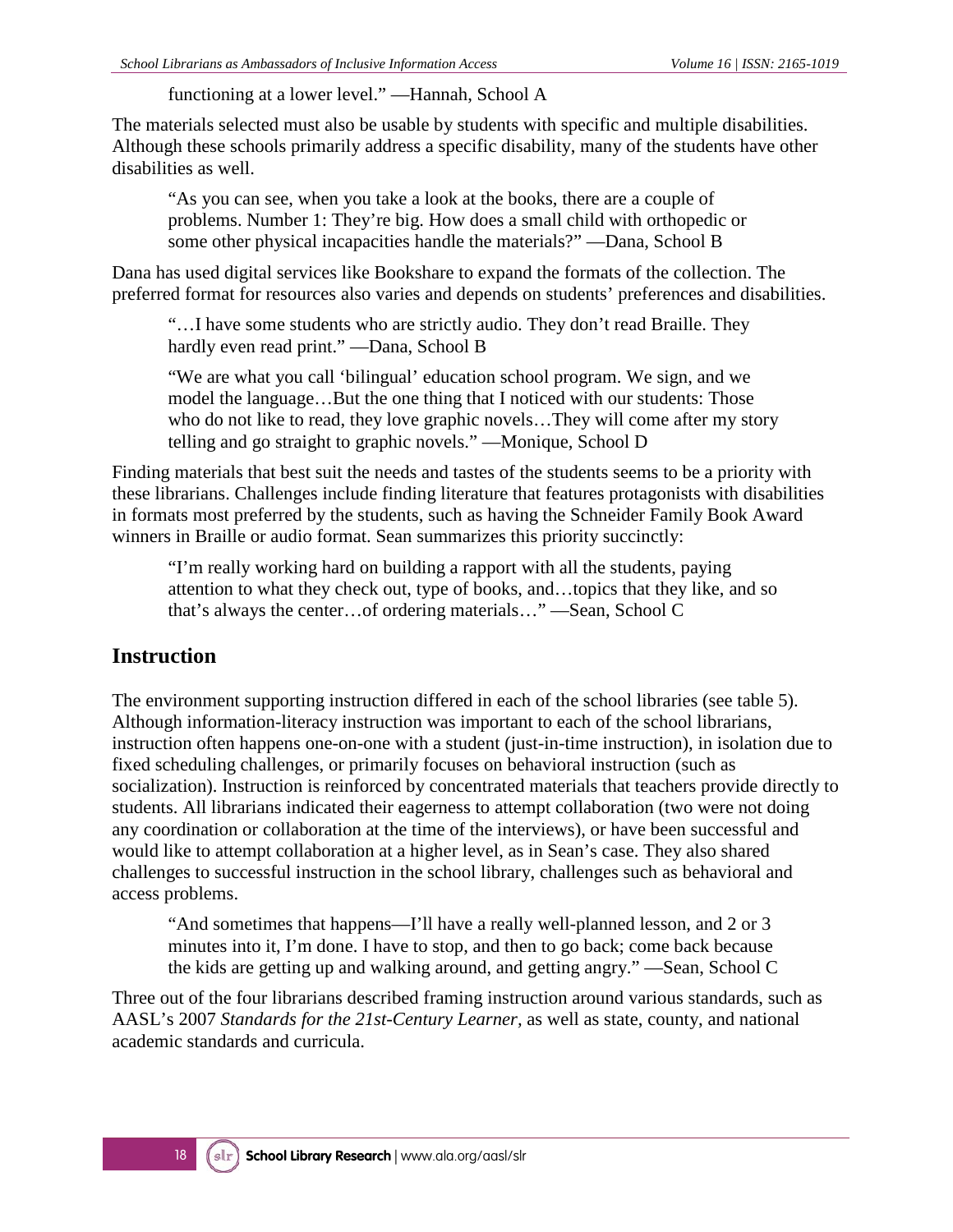| <b>School</b> | <b>Scheduling</b>  | <b>Classes in Library</b>     | <b>Collaboration Level</b>                     |
|---------------|--------------------|-------------------------------|------------------------------------------------|
| A             | Flexible and fixed | One-on-ones or small groups   | None                                           |
| B             | Fixed              | One-on-ones or small groups   | None                                           |
|               | Fixed              | Every student and every class | Coordination mostly, but<br>some collaboration |
|               | Fixed              | Every student and every class | Coordination                                   |

#### **Table 5. Instructional aspects of each school.**

Special services and programs can be innovative methods to engage students with disabilities in building their literacy. Dana arranges for local authors to come give talks and read to students in the school library. At School C, Sean revived a special school program, Read Dog, and brought it into the library space. Combining literacy and animal therapy, a dog visits the library several times monthly, and the children read to the dog. Sean communicated that this program has had a dual positive impact in both literacy and behavior. Sean also developed the Adopt-a-Shelf program for students, which has been shown to increase confidence and promote feelings of ownership within the library.

#### *Research Question 3: What are the technologies (including adaptive) that facilitate physical and intellectual access for these students within the school library?*

Each school library supported access to different assistive and educational technologies, based on the nature of students' disabilities and learning needs; these technologies are summarized succinctly in table 6. However, our study reveals that three out of the four librarians were not consulted in the acquisition of the AT for their school and sometimes not for their libraries. AT is normally purchased by a technology committee or an AT coordinator in the school. Feedback is generally sought from the school librarian through trial and request periods, but, ultimately, the school librarian does not make the acquisition decision on the AT that is needed in the library.

"Well, it's the woman who does the assistive technology… She orders the subscription databases. I have some input in it, but like the Tumblebooks, I actually did not get that approved." —Sean, School C

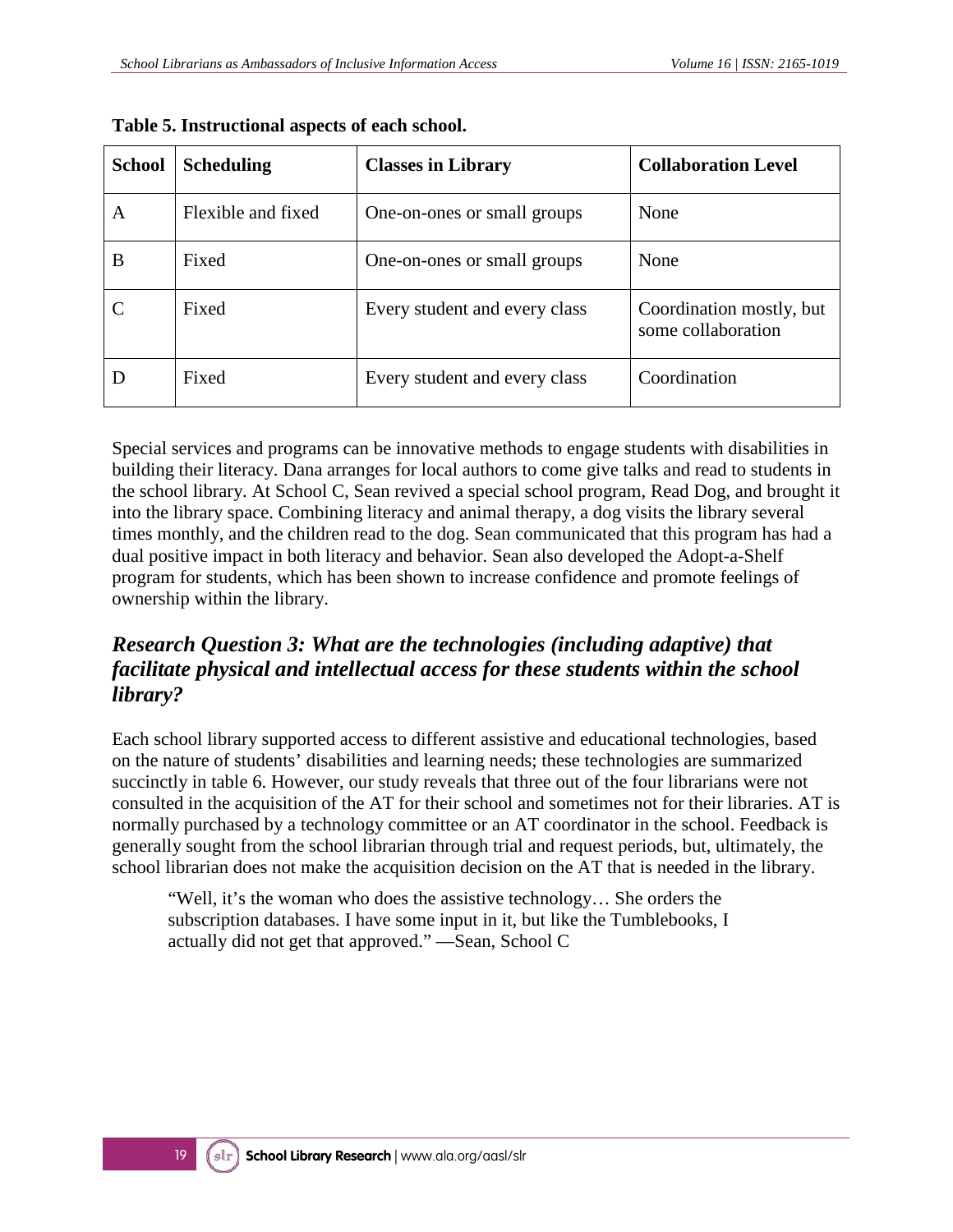| <b>School</b> | <b>Assistive Technologies (AT)</b>                                                                                                                                                                                                                                               | <b>Educational Technology (and</b><br>Others)                                                                                                                                                                                                                                                                                              |
|---------------|----------------------------------------------------------------------------------------------------------------------------------------------------------------------------------------------------------------------------------------------------------------------------------|--------------------------------------------------------------------------------------------------------------------------------------------------------------------------------------------------------------------------------------------------------------------------------------------------------------------------------------------|
| $\mathbf{A}$  | Kurzweil, Read & Write Gold<br><i>In computer lab:</i> large-screen monitor,<br>trackball pointing devices instead of<br>mice, oversize keyboards, talking<br>browser, optical scanner, eInstruction<br>Mobi, Intellikeyboard, IntelliTools<br>Classroom Suite, online resources | Mimio interactive whiteboard, TV with<br>DVD/VHS player, computer with<br>Internet connection and catalog access,<br>printer, piano keyboard, headphones,<br>tape cassette player<br><i>In computer lab:</i> multiple computers,<br>record player, CD player, Mimio<br>interactive whiteboard, Epson LCD<br>projector, scanner, headphones |
| B             | APH Brailler (Perkins), JAWS,<br>Kurzweil 3000, Boardmaker software,<br>TTY/TTD, dictation software, talking<br>browsers, optical scanner, lightboxes,<br>Klas 508 compliant integrated library<br>system, large screen monitor, CC-TVs                                          | Computer with Internet connection,<br>mobile TV with DVD/VHS player,<br>printer, scanner, record player                                                                                                                                                                                                                                    |
| $\mathcal{C}$ | ReadingPen, AlphaSmart devices                                                                                                                                                                                                                                                   | Four computers, printer, scanner,<br><b>SMART</b> Board interactive whiteboard<br>(non-functioning), Epson LCD<br>projector, Flip cameras, amplified<br>speakers, microphone with stand,<br>mobile TV with DVD/VHS player                                                                                                                  |
| D             | None. Cochlear implants for eligible<br>students [according to disability<br>needs] are provided by school or home                                                                                                                                                               | Computer for librarian's access to<br>OPAC and Internet, SMART Board<br>interactive whiteboard                                                                                                                                                                                                                                             |

#### **Table 6. Assistive and educational technologies at each school.**

#### *Research Question 4: What specialized training enables these school librarians to best support the needs of students in SPED schools?*

As mentioned above, very few LIS graduate programs have coursework designed to help preservice librarians develop skills specific to meeting the needs of students with disabilities and using AT specifically within the school library environment. In fact, current research indicates that very few LIS graduate programs include adequate teaching and learning about the federal guidelines and how libraries can accommodate patrons with disabilities (Alexander 2005).

From our interviews, we found that having SPED knowledge, training, and/or certification is an extremely valuable asset for working with SPED students. Knowledge necessary to keep abreast of new AT and legislation or policy changes related to SPED on the federal and state levels is something the librarians we interviewed seek out, and consider valuable and necessary in their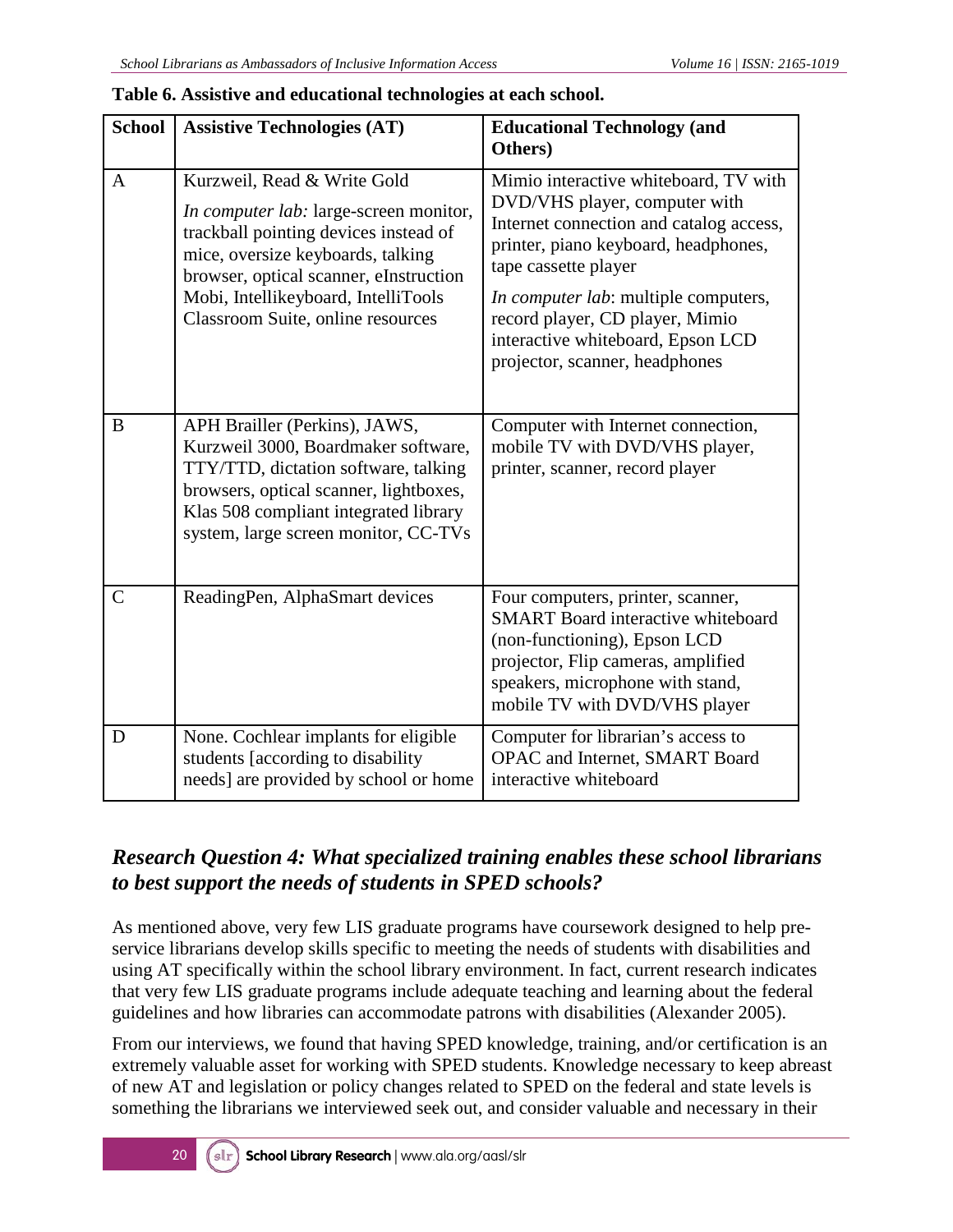current positions. Three out of the four librarians seek specialized SPED training and support on their own, such as training in AT, courses on a specific disability, and special seminars and workshops in federal disability guidelines and policies. As Dana (who does not have a SPED background) describes below, she is self-propelling her professional development:

"I had never worked in a largely residential setting or in Special Ed setting before. On my own, I have taken care of Kurzweil 3000. I have learned contracted and uncontracted Braille. I had made sure I understood 508-compliant. I make sure I understand it**.** My employers have not asked me to do this beyond just my job description … first-aid certificate and uncontracted Braille. When I went back to my supervisor and said I learned the uncontracted Braille, I was told that was old stuff; we don't bother; we need the contracted. I picked up the contracted. Next week I will not be available because in order to renew my teaching license I have to take reading courses. So teaching reading in the content areas parts 1 and parts 2, I'll take 5 days…. Truthfully, another reading course for me is not necessary. What I needed was the Braille. What I need is an entire summer just working on Kurzweil. I'll do all that on my own." —Dana, School B

Sean is pursuing a SPED degree, because he is convinced that this knowledge and training will allow him to best serve his students:

"… I was really just supporting the teacher in the classroom, so I decided that I wanted to, of course, have the knowledge that I didn't get in my graduate degree, so I'm doing another Masters in Special Education." —Sean, School C

Although they have no LIS degrees, Hannah and Monique, who have backgrounds in SPED, feel more confident that they are able to fulfill the needs of the students through the services and resources they provide in their SLPs, are adequately trained in federal guidelines and policies, and believe that the most valuable professional development for them is in-service professional training, primarily in AT.

The reason behind less confidence in self-teaching is best summarized by Dana:

"I don't feel the Special Education community really knows how to support my continuing education but I also don't think my professional colleagues [school librarian community] know either. I think we're all in a bit of a brave new world." —Dana, School B

All librarians who participated in this study rely heavily on professional networks (within and outside their schools), professional journals and magazines, and professional organizations such as ALA, ISTE (International Society for Technology in Education), and other national and state library and SPED associations to keep them informed of new developments within the library and SPED fields. Only one librarian, Sean, described the use of social media to network with other professionals as one consistent way he chooses to grow professionally.

## **Conclusions and Further Research**

#### **Introduction**

Our findings suggest that, if adequate pre-service and in-service training is provided and pertinent support is received from outside and inside of school, school librarians can play a highly influential role in empowering students and staff in SPED and non-SPED schools.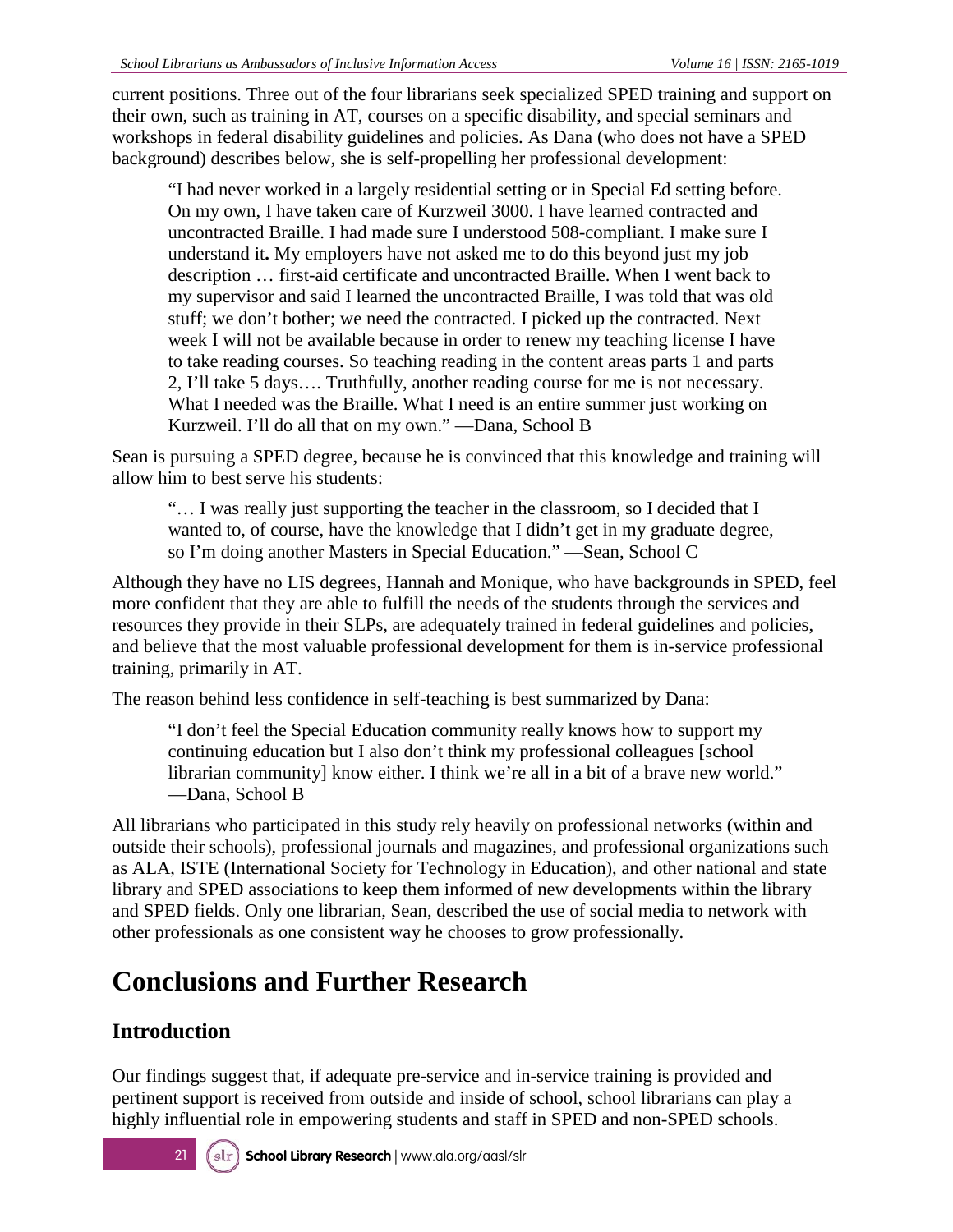### **Challenges**

In addition to providing descriptions about policy accommodation, physical and intellectual access provided in the library that aligns with specific disabilities, AT that maximizes access to the library and the channels of professional development and networks that are embraced by librarians in SPED schools, this study also illuminates the challenges that these school librarians face in designing and delivering services to students with disabilities. Using Gibson's framework of critical library services (Gibson 2006; Farmer 2009), we identified several challenges associated with each category of service provided by librarians in SPED schools:

- Policies and procedures—Post-graduate school library programs do not adequately prepare librarians to be aware of and fully understand federal disability legislations and policy;
- Access to facilities and equipment—School libraries are not physically accessible primarily because of the age of the buildings that house the libraries, constrained budgets, and inadequate consultation with the school librarian prior to renovation. Specific resources for students' access to a collection that aligns with their IEPs and disabilities seem to be more challenging to provide in SPED environments. Librarians were also not consulted in the acquisition of the AT for their schools and for their libraries, and may not have been prepared by their graduate coursework to implement and train others in the use of AT;
- Specific services, including the provision of a variety of formats, collection development, modes of instruction—Challenges include providing materials that are accessible according to the specific disabilities of students, finding literature that features accurate portrayals of protagonists with disabilities in the format most preferred by the students, and finding ways to collaborate with SPED teachers;
- Staff development—School librarians need to be self-propelled when it comes to professional development, seeking help through their own professional networks, professional associations and conferences, and sometimes with not much support from their administrators.

### **Recommendations**

Based on the findings above, we provide several recommendations to school librarians in SPED schools (and school librarians in general who work with immersed ("mainstreamed") SPED students):

- Keep abreast of federal and state disability guidelines and policies, and advancements in AT; accomplish this goal by participating in professional networks with SPED educators, learning from other libraries and cultural institutions, interacting via electronic discussion lists and social media, reading professional journals and magazines, and being active in professional associations;
- Evaluate and upgrade physical and intellectual access to your school library; use the checklist provided in Appendix B, a list which can be customized as needed to better align with UD, UDL principles, and ADA-ABA guidelines;
- Advocate for involvement in the design and renovation of your school library;
- Be vocal about your involvement in the purchase of AT for your school and the library;
- Select materials that conform to the various needs and individual preferences of students and ensure that materials feature accurate portrayals of protagonists with disabilities; and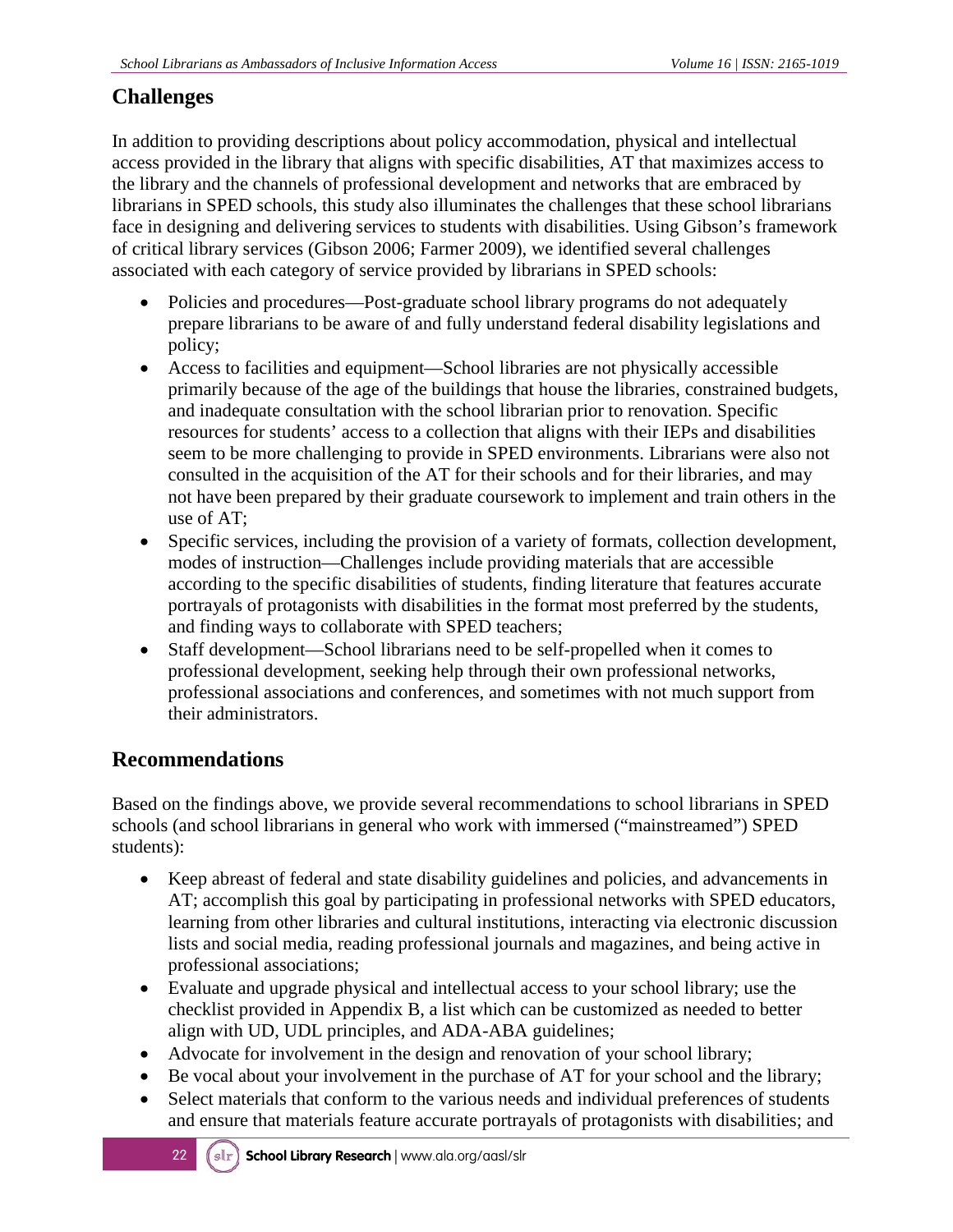• Consistently take advantage of professional-development opportunities to ensure that you have the most current information and strategies to serve your patrons.

#### **General Applicability of Recommendations**

Our research findings have implications for mainstream public schools as well as SPED school. Teachers and school librarians in general-education public schools who also serve students with special needs in an inclusive setting can use the results and suggestions from our research and implement them to fit with their curricula and their specific school populations.

Taking a look at the newly implemented Response to Intervention (RTI) framework that has been folded into special education laws in the U.S. reveals that schools and school staff *must* help children who are struggling academically or behaviorally in a public school setting. This need is a part of the "universal screening" aspect found within the RTI model (National Dissemination Center for Children with Disabilities 2012).

The interventions needed to help students with special needs (or potential special needs) in a mainstream, non-private school can be facilitated by the strategies and tools the school librarians highlighted in our study implement with their specific populations of students. For example, a central concept found within the RTI framework is tiered instruction (National Dissemination Center for Children with Disabilities 2012), which takes advantage of "adapted and individualized instruction." School librarians can, by applying the expert knowledge they possess on AT, UD and UDL, facilitate this tiered instruction with the technologies and materials available in the school library.

Additionally, the UD and UDL recommendations espoused in this paper can be implemented by mainstream inclusive public schools. Design principles, such as adjustable lighting and seating, dual-encoded large-print signage, and adequate walkway widths to name just a few, not only allow students with impairments to have full access to the information and materials in the library, but allow all students who use the library space to have easier, custom-designed experiences in their school libraries.

#### **Further Research**

Looking forward, we intend to enrich the findings of this study by extending our study to include other SPED school libraries in the region, including regular public schools with immersed SPED environments. As we examine more schools as individual units, obtain richer data on the challenges faced by SLPs and on how individual school librarians overcome these challenges, we hope to develop in-service training opportunities, such as short training and certification courses that can assist practicing school librarians in developing the skill sets needed to provide optimal services not only to their students who have disabilities, but to all students inclusively.

We also hope to provide detailed recommendations for course content in school library preparation programs, and further encourage library and information science programs to include elements of SPED services in their curricula.

### **Closing Thoughts**

All K–12 educators should approach their roles with an attitude of inclusion and equity, no matter what the circumstances or who the students are. According to Gibson, "inclusion and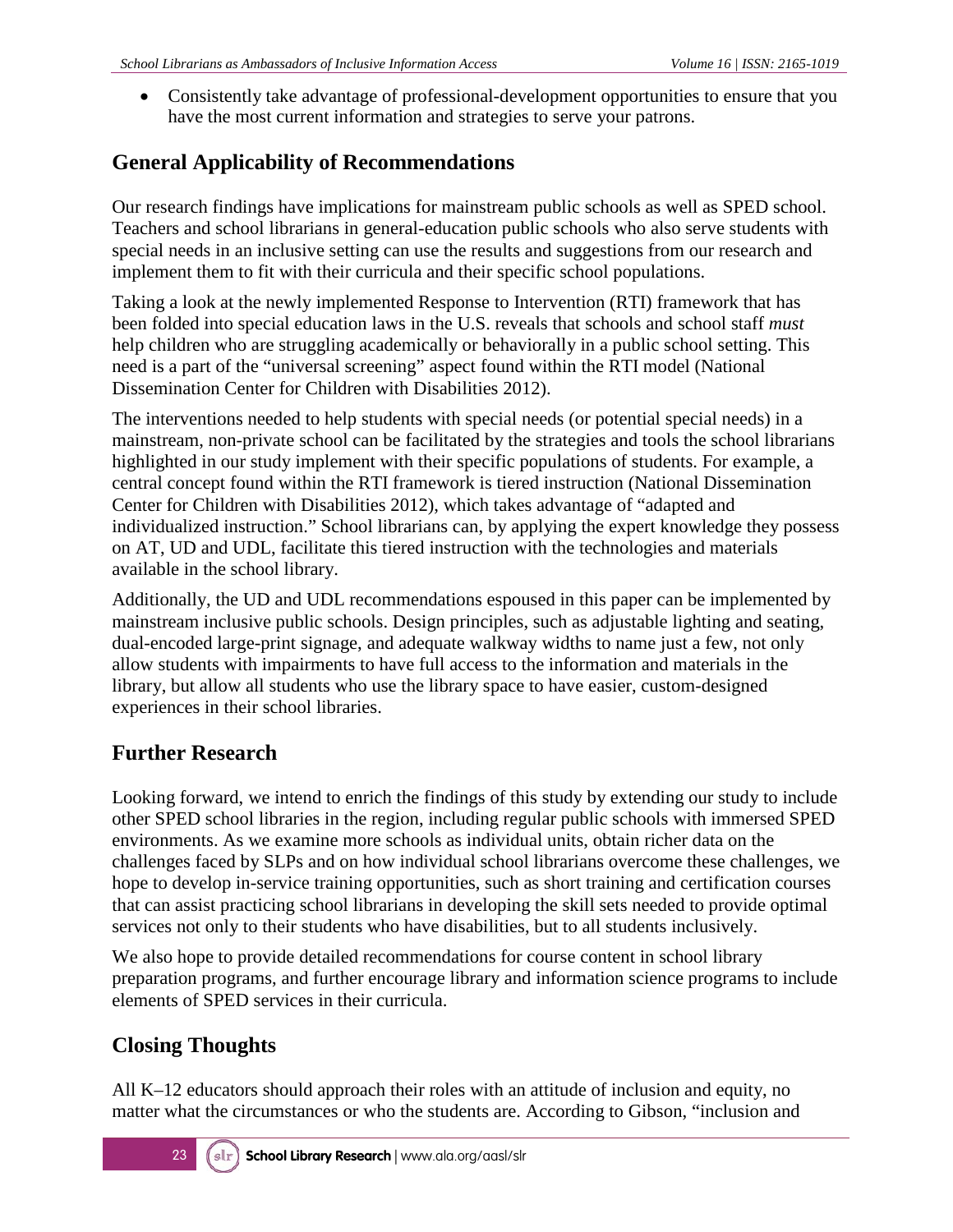equity are a right for all students" (2006, 59), not just for some or for those who fall into the ideal (and possibly nonexistent) "average" category. Through our research, we hope to encourage and stimulate further discussion and exploration into how school library programs can not only serve students with impairments in specific, private, SPED environments, but in all school environments to meet the needs of every child who enters their doors.

### **Acknowledgments**

We thank the SPED schools and staff members who were involved with this study—especially the school librarians, who devoted their time and knowledge that were integral to this research.

### **Works Cited**

- Adams, H. R. 2009. "Access for Students with Disabilities." *School Library Media Activities Monthly* 25 (10): 54.
- Alexander, L. B. 2005. "ADA Resources for the Library and Information Professions." *Journal of Education for Library and Information Science* 46 (3): 248–57.
- Allen, K., and S. Hughes-Hassell. 2010. "Meeting the Needs of Students with Disabilities." *School Library Monthly* 27 (1): 52–54.
- American Association of School Librarians. 2009. *Standards for the 21st-Century Learner in Action*. Chicago: ALA.
- United States Access Board. 2004. American with Disabilities Act (ADA) and Architectural Boundaries Act (ABA) Guidelines for buildings and facilities. [http://www.access](http://www.access-board.gov/ada/)[board.gov/ada/](http://www.access-board.gov/ada/) (Accessed Sept. 28, 2011)
- Americans with Disabilities Act of 1990, Pub. L. No. 101-336, § 2, 104 Stat. 328.
- Architectural Boundaries Act. 1968. Codified at 42 U.S.C. § 12101 et. seq.
- Autism Speaks, Inc. 2012. "What is Autism?" [<www.autismspeaks.org/what-autism>](http://www.autismspeaks.org/what-autism) (accessed January 7, 2012).
- Baule, S. M. 2007. *Facilities Planning for School Library and Technology Centers*, 2nd ed. Worthington, OH: Linworth.
- Blue, E. V., and D. Pace. 2011. "UD and UDL: Paving the Way toward Inclusion and Independence in the School Library." *Knowledge Quest* 39 (3): 48–55.
- Braun, V., and V. Clarke. 2006. "Using Thematic Analysis in Psychology." *Qualitative Research in Psychology* 3 (2): 77–101.
- Burgstahler, S. 2012. "Universal Design in Education: Principles and Applications*.*" Seattle: University of Washington. [<www.washington.edu/doit/Brochures/PDF/ud\\_edu.pdf>](http://www.washington.edu/doit/Brochures/PDF/ud_edu.pdf) (accessed January 18, 2013).
- Copeland, Clayton A. 2011. "Low-Cost/No-Cost Solutions for Universal Design and Accessibility." *Knowledge Quest* 39 (3): 68.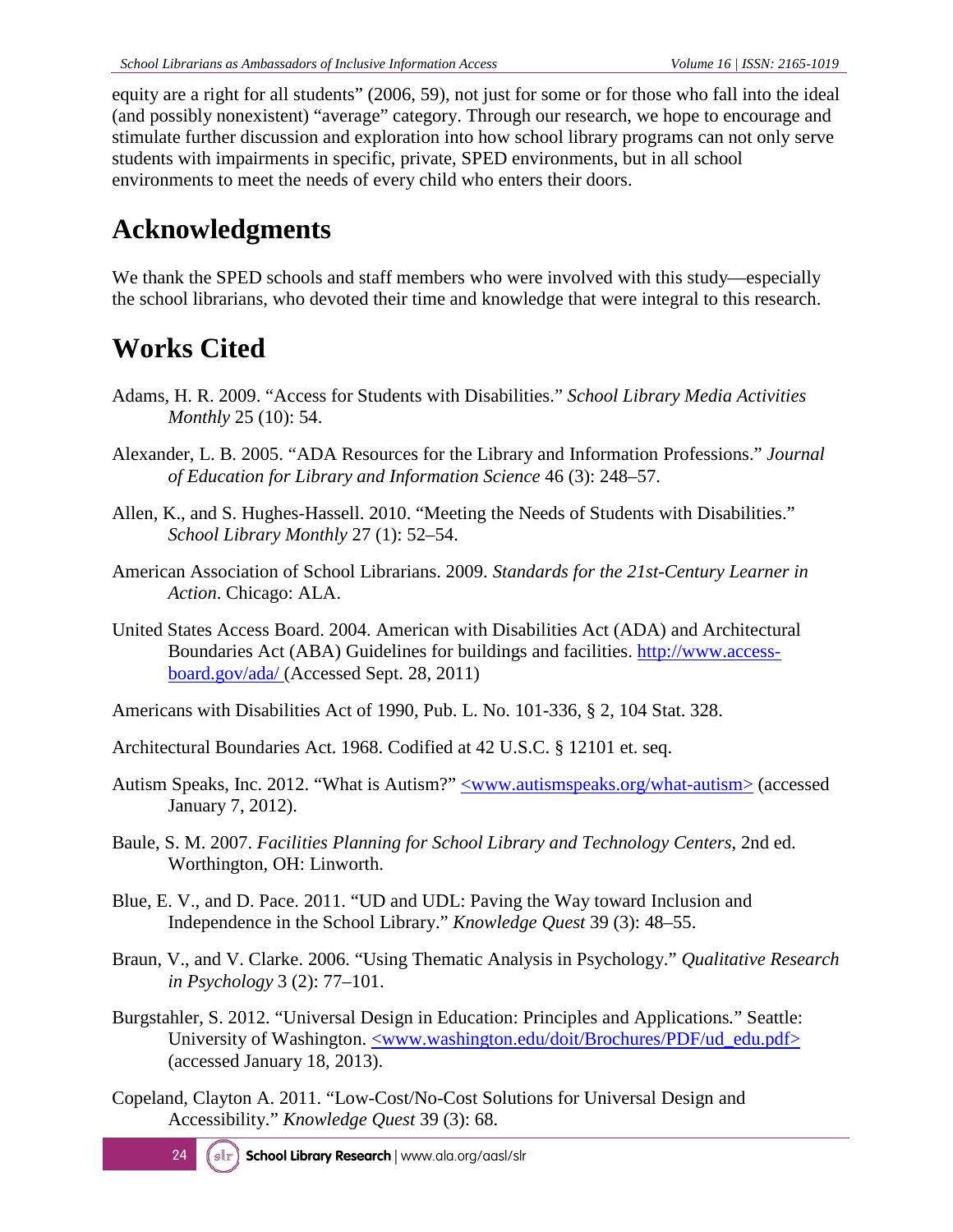- Cox, J. E. 2004. "Accessibility of Rural Missouri Library Media Centers." Master's thesis, Central Missouri State University. UMI No. 1421608.
- Cox, J. E., and D. M. Lynch. 2006. "Library Media Centers: Accessibility Issues in Rural Missouri." *Intervention in School and Clinic* 42 (2): 101–106.
- Cummings, Edward O. 2011. "Assistive and Adaptive Technology Resources." *Knowledge Quest* 39 (3): 70–73.
- Downing, J. A. 2006. "Media Centers and Special Education: Introduction to the Special Issue." *Intervention in School and Clinic* 42 (2): 67–77.
- Ennis-Cole, D., and D. Smith. 2011. "Assistive Technology and Autism: Expanding the Technology Leadership Role of the School Librarian." *School Libraries Worldwide* 17 (2): 86–98.
- Erikson, R., and C. B. Markuson. 2007. *Designing a School Library Media Center for the Future*, 2nd ed. Chicago: ALA.
- Farmer, L. S. J. 2009. "School Library Media Specialist Collaboration with Special Education Personnel in Support of Student Learning." *Evidence Based Library and Information Practice* 4 (2): 37–55.
- Gibson, A. 2006. "Disability Support Services, Victoria University of Wellington." In *Improving the Quality of Library Services for Students with Disabilities*, edited by P. Hernon and P. Calvert, 57–66. Westport, CT: Libraries Unlimited.
- Gorman, A. J. 1999. "Start Making Sense: Libraries Don't Have to be Confusing Places for Kids with Reading Disabilities." *School Library Journal* 45 (7): 22–25.
- Guild, S. 2008. "LD Accommodations in the School Library." *Knowledge Quest* 37 (1): 24–29.
- Hawthorne, S., J. Denge, and N. Coombs. 1997. "The Law and Library Access for Patrons with Disabilities." *Information Technology and Disabilities* 4 (1). [<http://easi.cc/itd/volume4/number1/article5.html>](http://easi.cc/itd/volume4/number1/article5.html) (accessed January 18, 2013).
- Heeger, P. B. 2007. "Better Late Than Never." *School Library Journal* 53 (2): 30.
- Hopkins, J. 2006. "Assistive Technologies: 10 Things to Know." *Library Media Connections* 25 (1): 12–14.
- Individuals with Disabilities Education Improvement Act of 2004. Pub. L. No. 108–446, § 118 Stat. 2647.
- Indiana Protection & Advocacy Services (IPAS). n.d. "Special Education: What is IDEIA?" [<www.in.gov/ipas/2411.htm>](http://www.in.gov/ipas/2411.htm) (accessed September 28, 2011).
- Institute of Education Sciences, National Center for Education Statistics. 2003. "National Assessment of Adult Literacy (NAAL)." [<http://nces.ed.gov/naal/kf\\_demographics.asp>](http://nces.ed.gov/naal/kf_demographics.asp) (accessed August 21, 2011).
- Jaeger, P. T. 2012. *Disability and the Internet: Confronting a Digital Divide*. Boulder, CO: Lynne Rienner.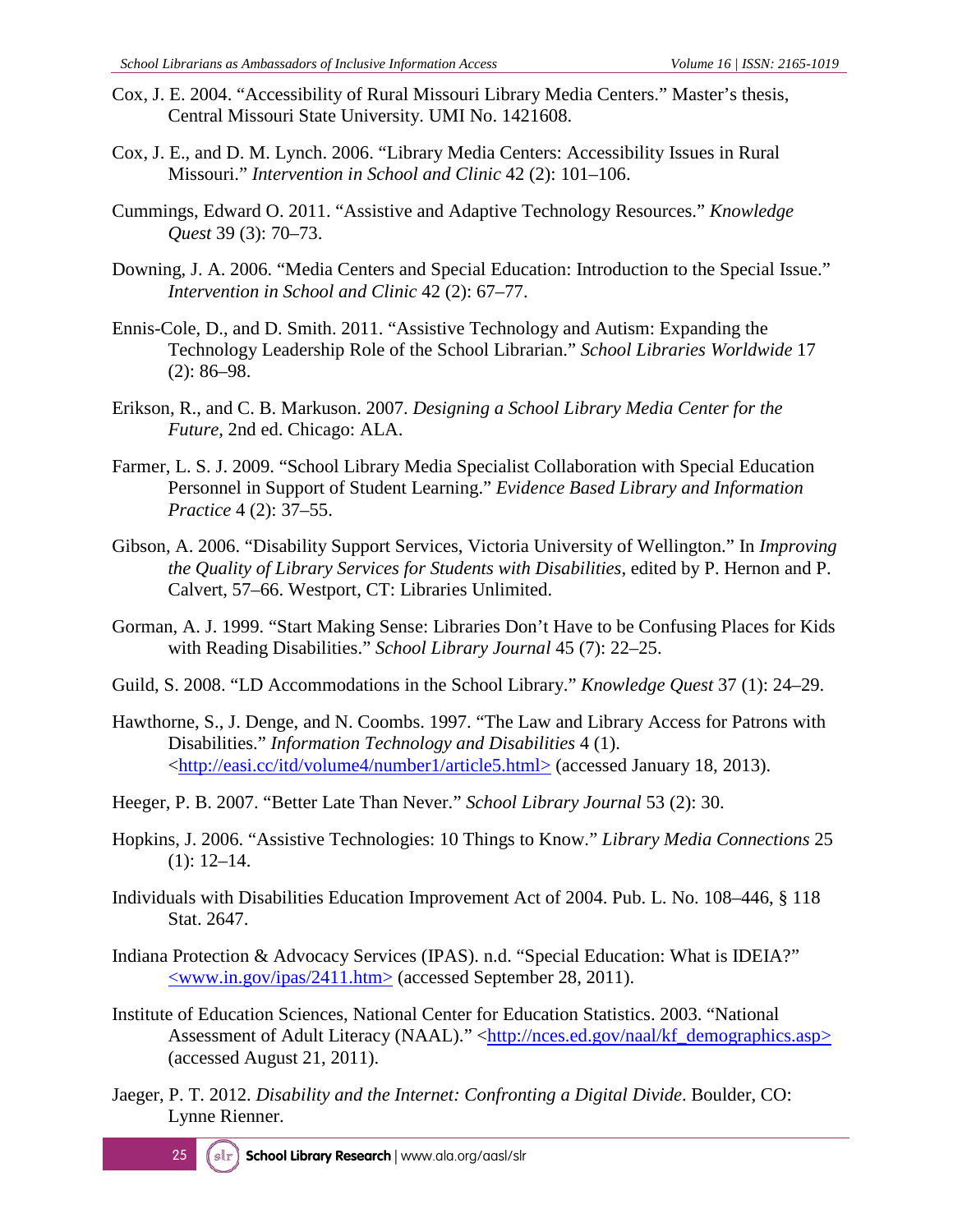- Jaeger, P. T., and C. A. Bowman. 2005. *Understanding Disability: Inclusion, Access, Diversity, and Civil Rights*. Westport, CT: Praeger.
- Jaeger, P. T., et al. 2011. "Diversity and LIS Education: Inclusion and the Age of Information." *Journal of Education for Library and Information Science* 52 (3): 166–83.
- Jones, D. J. 2001. "People Places: Public Library Buildings for the New Millennium." *Australasian Public Libraries and Information Services* 14 (3): 81–89. [<http://ssrn.com/abstract=1753309>](http://ssrn.com/abstract=1753309) (accessed January 23, 2013).
- Jones, J., et al. 2010. "The Forgotten Partners in Special Education: Teacher-Librarians." *Teacher Librarian* 37 (4): 65–69.
- Jurkowski, O. L. 2006. "The Library as a Support System for Students." *Intervention in School and Clinic* 42 (2): 78–83.
- Krueger, K. S., and G. P. Stefanich. 2011. "The School Librarian as an Agent of Scientific Inquiry for Students with Disabilities." *Knowledge Quest* 39 (3): 40–47.
- Lazar, J., and P. T. Jaeger. 2011. "Reducing Barriers to Online Access for People with Disabilities." *Issues in Science and Technology* 17 (2): 68–82.
- Mates, B. T. 2004. "Information Access for People with Disabilities." *Library Technology Reports* 40 (3): 10–31.
- Merriam, S. B. 2001. *Qualitative Research and Case Study Applications in Education*, 2nd ed. San Francisco: Jossey-Bass.
- Murray, J. 2001. "Teaching Information Skills to Students with Disabilities: What Works?" *School Libraries Worldwide* 7 (2): 1–16.
	- ———. 2002. "The Implications of Inclusive Schooling for School Libraries." *International Journal of Disability, Development and Education* 49 (3): 301–22.
- National Dissemination Center for Children with Disabilities. 2010. "Special Education." [<http://nichcy.org/schoolage/iep/iepcontents/specialeducation>](http://nichcy.org/schoolage/iep/iepcontents/specialeducation) (accessed October 5, 2011).
	- —. "Response to Intervention (RTI)." 2012 [<http://nichcy.org/schools-administrators/rti>](http://nichcy.org/schools-administrators/rti) (accessed August, 11, 2012).
- Neal, J. D., and D. Ehlert. 2006. "Add Technology for Students with Disabilities to the Library or Media Center." *Intervention in School and Clinic* 42 (2): 119–23.
- Parker, K. 2007. "Meeting the Learning and Information Needs of All Students: Universal Design for School Libraries." *Educators' Spotlight Digest* 2 (3): 1–5.
- Perrault, A. M. 2010. "Making Science Learning Available & Accessible to All Learners: Leveraging Digital Library Resources." *Knowledge Quest* 39 (2): 64–68.
	- -. 2011a. "Reaching All Learners: Understanding and Leveraging Points of Intersection for School Librarians and Special Education Teachers." *School Library Media Research* 14.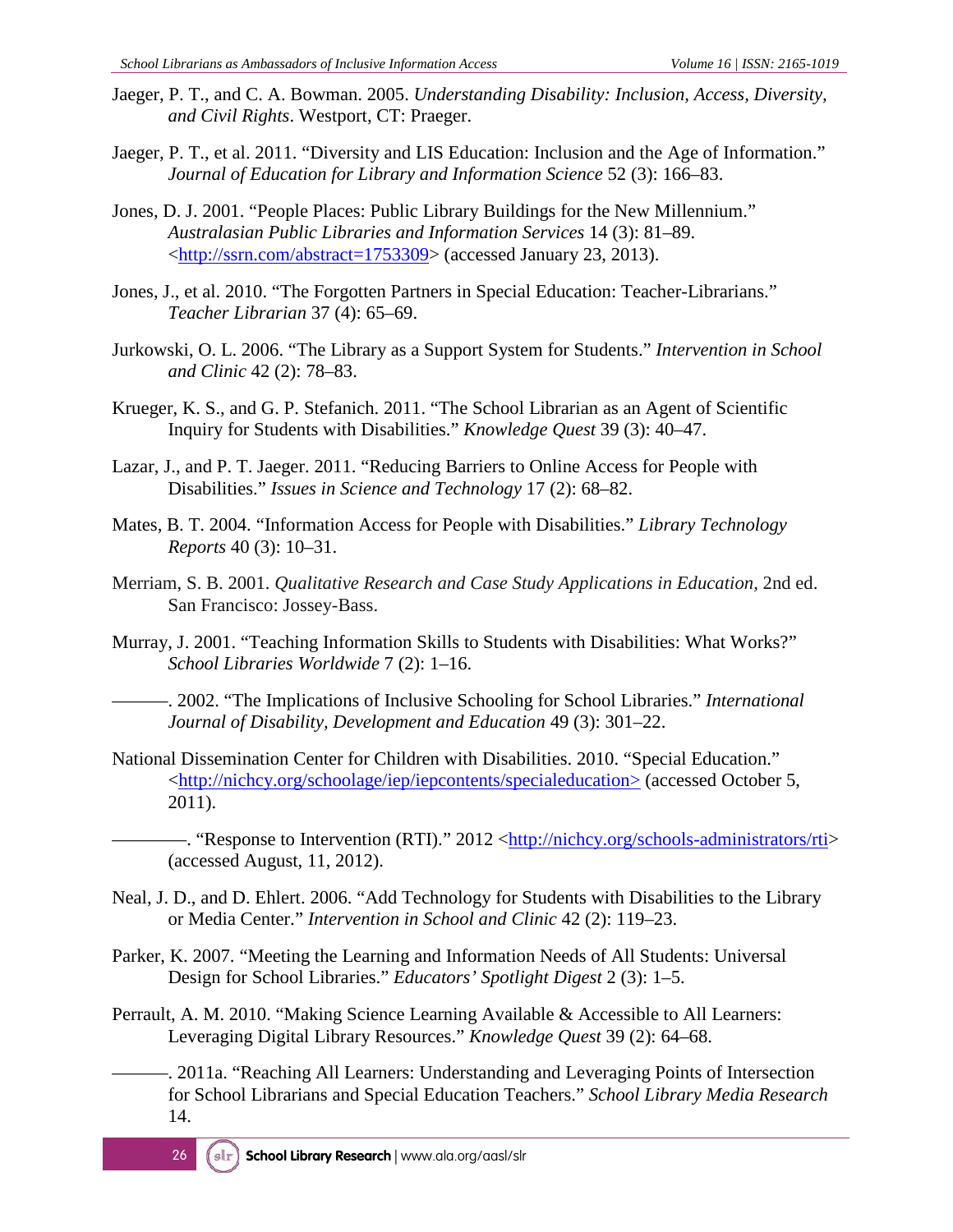<www.ala.org/aasl/sites/ala.org.aasl/files/content/aaslpubsandjournals/slr/vol14/SLR\_Re achingAllLearners\_V14.pdf> (accessed January 23, 2013).

- ———. 2011b. "Rethinking School Libraries: Beyond Access to Empowerment." *Knowledge Quest* 39 (3): 6–7.
- Ruefle, A. E. 2011. "Rules or Reading?" *Library Media Connection* 29 (6): 34–35.

Section 508 of the Rehabilitation Act. 1998. Codified at 29 U.S.C. § 794(d).

- Shahbodaghi, K. 2006. "It's All Clear: Reading to Reduce Library Fines Allows Kids to Check Out Books Again." *School Library Journal* 52 (3): 45.
- Small, R. V., J. Snyder, and K. Parker. 2009. "The Impact of New York's School Libraries on Student Achievement and Motivation: Phase I." *School Library Media Research* 12. [<www.ala.org/aasl/aaslpubsandjournals/slmrb/slmrcontents/volume12/small>](http://www.ala.org/aasl/aaslpubsandjournals/slmrb/slmrcontents/volume12/small) (accessed January 9, 2012).
- Socol, I. D. 2010. "The Unhappy Place: What Libraries Can Do to Welcome Kids Who Struggle with Print." *School Library Journal* 56 (5): 42–45.
- Subramaniam, M., et al. 2012. "Reimagining the Role of School Libraries in STEM Education: Creating Hybrid Spaces for Exploration." *Library Quarterly* 82 (2): 161–82.
- Texas Statewide Leadership for Autism Training. 2009. "Target: Texas Guide for Effective Teaching Assistive Technology." [<www.txautism.net/target-texas-autism-resource](http://www.txautism.net/target-texas-autism-resource-guide-for-effective-teaching)[guide-for-effective-teaching>](http://www.txautism.net/target-texas-autism-resource-guide-for-effective-teaching) (accessed January 23, 2013).
- U.S. Access Board. 2004. *American with Disabilities Act and Architectural Boundaries Act Accessibility Guidelines*. [<www.access-board.gov/ada-aba/final.pdf>](http://www.access-board.gov/ada-aba/final.pdf) (accessed January 18, 2013).
- von Schrader, S., W. A. Erickson, and C. G. Lee. 2010. *Disability Statistics from the Current Population Survey (CPS)*. Ithaca, NY: Cornell University Rehabilitation Research and Training Center on Disability Demographics and Statistics (StatsRRTC). <http://www.disabilitystatistics.org/StatusReports/2011-PDF/2011- StatusReport\_US.pdf?CFID=3478234&CFTOKEN=94007158&jsessionid=843079da389 baf8453376f3850c51693b204> (accessed August 21, 2011).
- Wojahn, R. H. 2006. "Ways to Make Your Library More Welcoming to Children with Special Needs." *School Library Journal* 52 (2): 46–48. [<www.schoollibraryjournal.com/article/CA6302984.html>](http://www.schoollibraryjournal.com/article/CA6302984.html) (accessed January 23, 2013).
- Wopperer, E. 2011a. "Inclusive Literature in the Library and the Classroom: The Importance of Young Adult and Children's Books That Portray Characters with Disabilities." *Knowledge Quest* 39 (3): 26–34.
- ———. 2011b. "Multimodal Resources for the Education of All." *Knowledge Quest* 39 (3): 36– 39.

Yin, R. K. 1994. *Case Study Research: Design and Methods*, 2nd ed. Beverly Hills: Sage.

———. 2003. *Case Study Research: Design and Methods*, 3rd ed. Thousand Oaks, CA: Sage.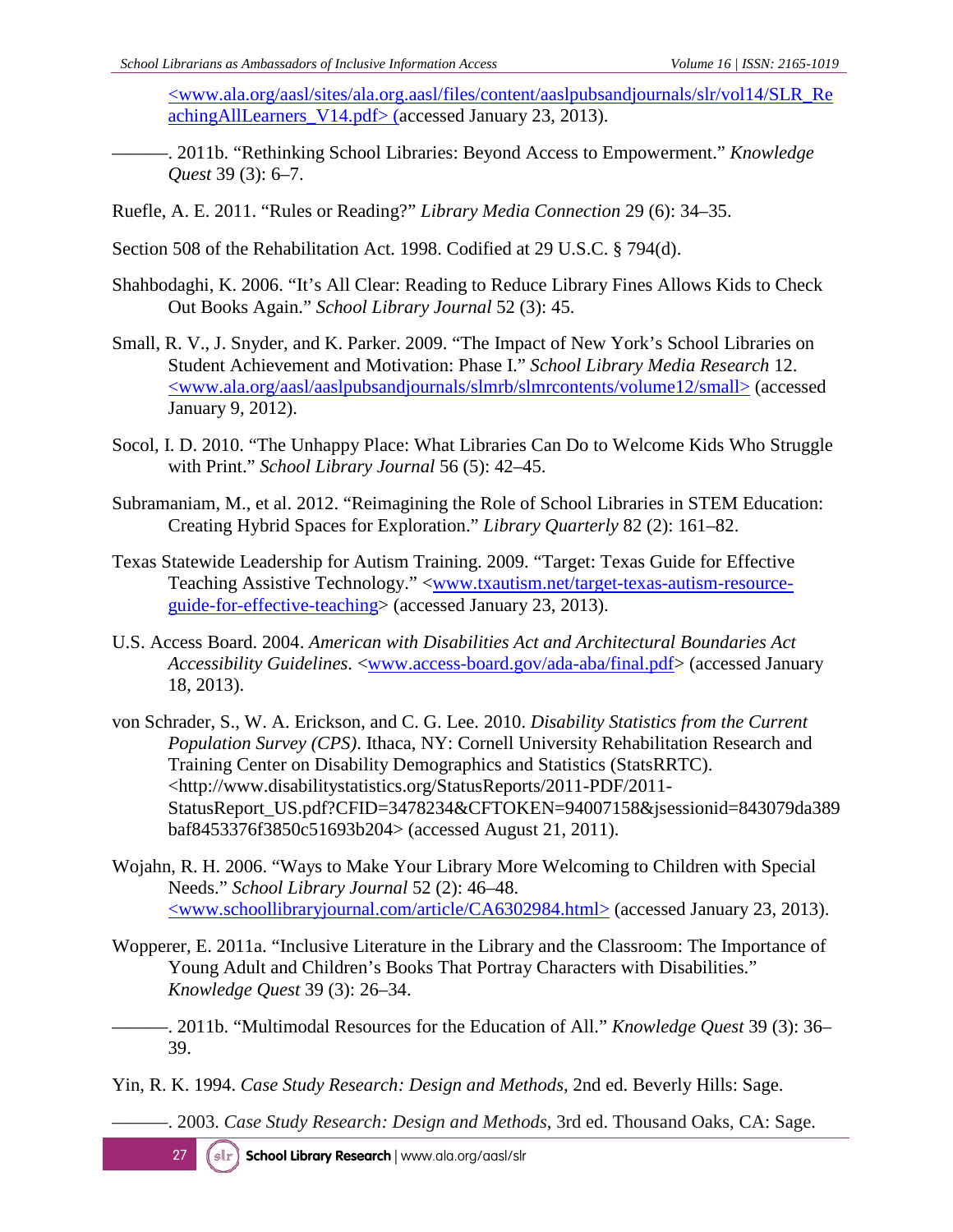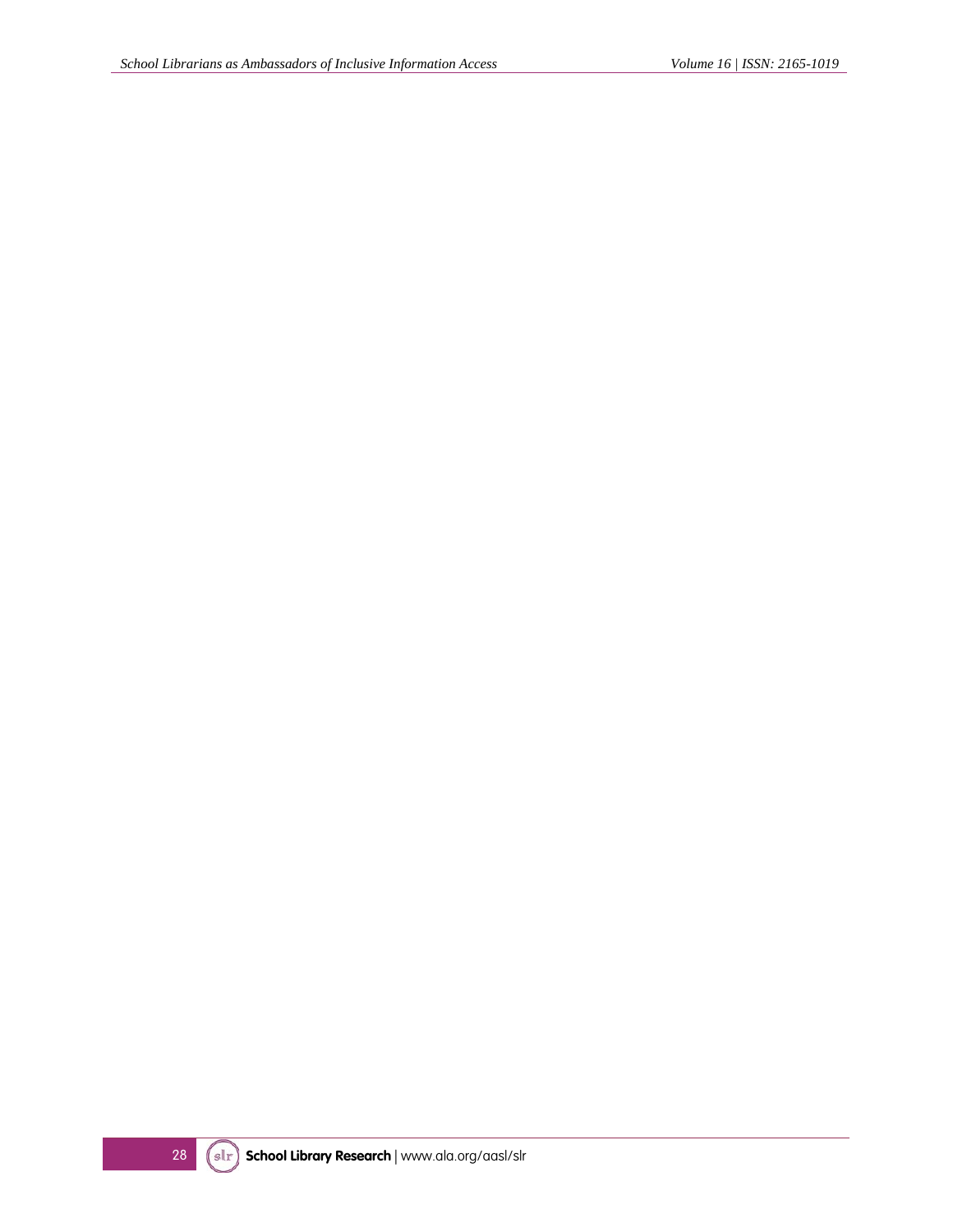## **Appendix A: Interview Questions**

#### **Let me ask you a little about the library program you've developed here in your school.**

1. Would you please share with me your strategies in how you build the library collection to support learners with special needs? *Follow with probing questions as needed for more information on media formats, stories with protagonists with disabilities, etc.*

*Probing questions may include:*

- How do you select your print collection (characteristics, kinds of books)?
- Is the collection available in different formats depending on the needs of the students? How is it varied?
- Who has input on your collection development?
- 2. Does the library use any special lending methods like extended lending periods, home delivery, or allow students to take any technologies [that improve access] out of the school library or off school grounds?
- 3. In your opinion, how does the design of the school library support learners with special needs?
- 4. Can you tell me about the computer software and assistive technologies that are available to help accommodate access? Are you or the SLP involved in the acquisition and use of these technologies?
- 5. How do students and staff of this school primarily use the services and resources that you offer in the school library? Which services/resources are popular?
- 6. Are there any types of services or resources that your library program champions that you have not shared with us yet?

#### **We want to learn more about what kind of training prepares school librarians to support and teach learners with special needs.**

- 1. Can you tell us a little bit of your educational background? Do you have an SLM certification? Did you learn anything in your graduate coursework or [while getting your School Library Media certificate] that prepared you to serve this specific population of students?
- 2. Did your school or county support you in getting any additional training or certification to help you support and empower learners with special needs?
- 3. Are there any courses or training that you wish you had taken or you wish you could take to strengthen your knowledge and abilities to serve students with special needs in your school?
- 4. How did you become familiar with federal laws and regulations associated with students with disabilities *(if this does not become clear from the response to an earlier question)*? In your experience, how do they impact the school library program? How do they benefit your students?
- 5. Could you tell me about any organizations, social media, websites, or other professional development that help you to increase your knowledge of best practices in serving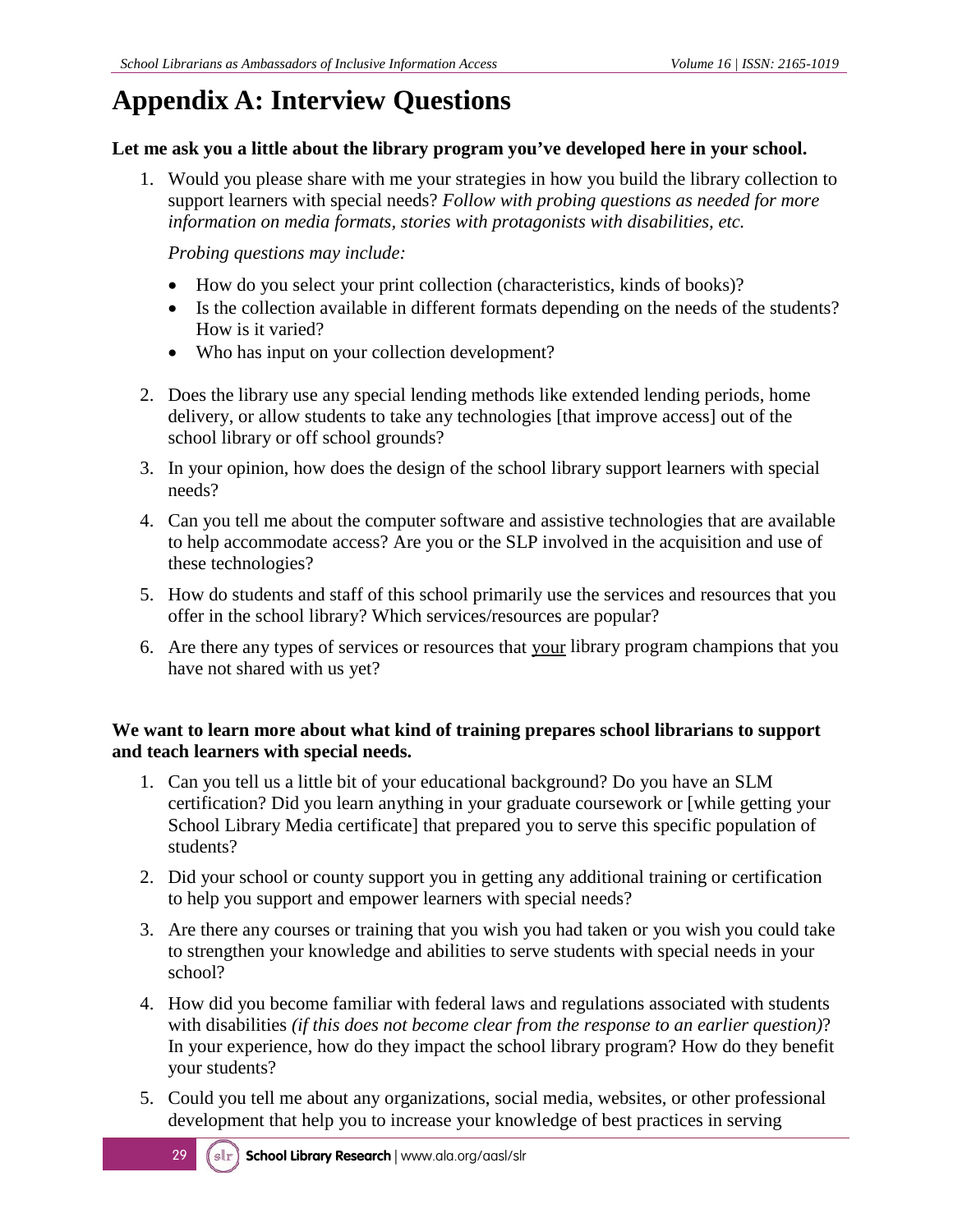learners with special needs?

#### **We're also very interested in how collaborative teaching methods can benefit learners with special needs.**

- 1. How do you partner with teachers in your school to inform their teaching of informationliteracy skills? How often do you collaborate with other teachers?
- 2. How do you coordinate with staff/teachers to assess things like physical access in the school library, and what kinds of resources and collection acquisitions best accommodate your learners?
- 3. Do you coteach and coevaluate any lessons or units with the teachers? Can you share any examples?

#### **If there is time, we can obtain a little bit more information about the program.**

- 1. What kind of scheduling does the SLP employ?
- *2.* Does the library program have any assistants or volunteers?
- 3. Do you partner with any other libraries (public and school) in your network (district, local, regional)? If so, in what ways?
- 4. In a perfect world with a perfect budget, in what ways would you like to see improved access and accommodation for learners with disabilities within your own library and the school?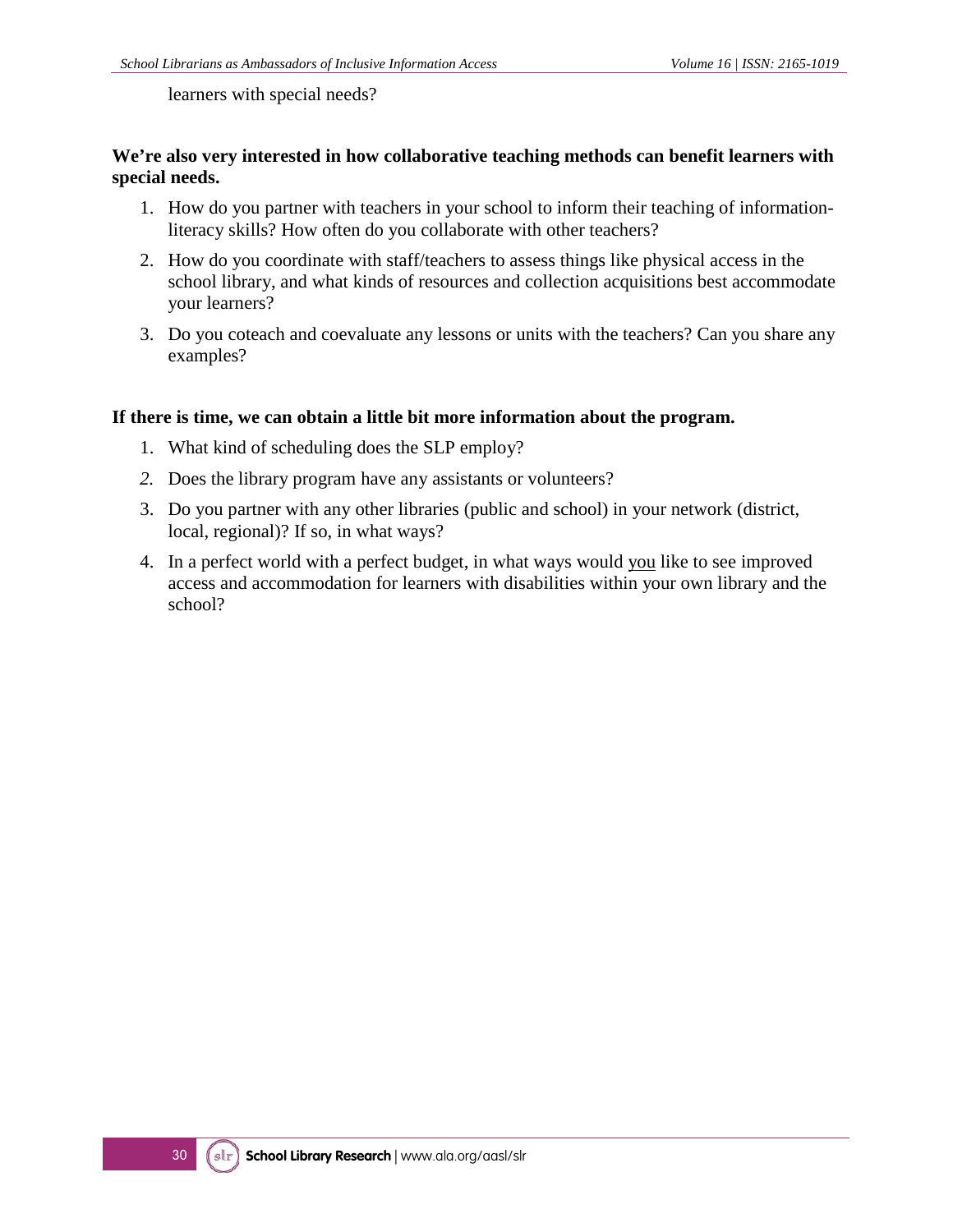### **Appendix B: Observation Checklist**

| <b>PHYSICAL ACCESS</b>                                                                             |  |
|----------------------------------------------------------------------------------------------------|--|
| Ramps (for height differences exceeding 1/2")                                                      |  |
| Automatic doors with push buttons                                                                  |  |
| Voice-activated doors                                                                              |  |
| Door handles (instead of doorknobs)                                                                |  |
| Audible signals                                                                                    |  |
| School library on ground floor or accessible by handicapped-accessible elevator                    |  |
| Low-pile carpet                                                                                    |  |
| Beveled changes in flooring height (for height differences below 1/2")                             |  |
| Adjustable lighting                                                                                |  |
| Handicapped-accessible bathroom in school library                                                  |  |
| Comfortable seating (beanbag chairs, armchairs, reading rockers, etc.)                             |  |
| Silent-reading area                                                                                |  |
| Multimedia studio (broadcasting room, TV station, etc.)                                            |  |
| Kitchenette in school library                                                                      |  |
| Height-adjustable workspaces and/or counters                                                       |  |
| Width of doorways & walkways for students in wheelchairs (32" minimum)                             |  |
| Turning spaces for students in wheelchairs (60" minimum)                                           |  |
| Workspace/table clearance for students in wheelchairs (27" minimum [knee], 6"x9"<br>minimum [toe]) |  |
| Height of shelves & service desks for students in wheelchairs [age 3-4] (20"-36")                  |  |
| Height of shelves & service desks for students in wheelchairs [age 5-8] (18"-40")                  |  |
| Height of shelves & service desks for students in wheelchairs [age 9-12] (16"-44")                 |  |
| Height of shelves & service desks for student in wheelchairs [age 13 & up] $(15''-48'')^1$         |  |
| Overhead clearance (80" minimum)                                                                   |  |
| Alcoves for students in wheelchairs (24"x36" minimum [forward], 15"x60" minimum<br>[side])         |  |
|                                                                                                    |  |
|                                                                                                    |  |
|                                                                                                    |  |

| <b>INTELLECTUAL ACCESS</b>                                            |  |
|-----------------------------------------------------------------------|--|
| Large-font signage                                                    |  |
| Signage colors and contrast support low-vision                        |  |
| Signage has graphic/image with corresponding text                     |  |
| Talking signs                                                         |  |
| Signs with Braille                                                    |  |
| Signs with physical texture                                           |  |
| Information/reference cards to assist with self-selection and finding |  |

<span id="page-30-0"></span><sup>1</sup> The lower end of the ranges drop as students get older to concur with the ADA-ABA guidelines (ADA-*ABA Guidelines for Buildings and Facilities, 2004), that stipulate the reach ranges for children seated in wheelchairs (which also includes clear floor or ground space).*

ı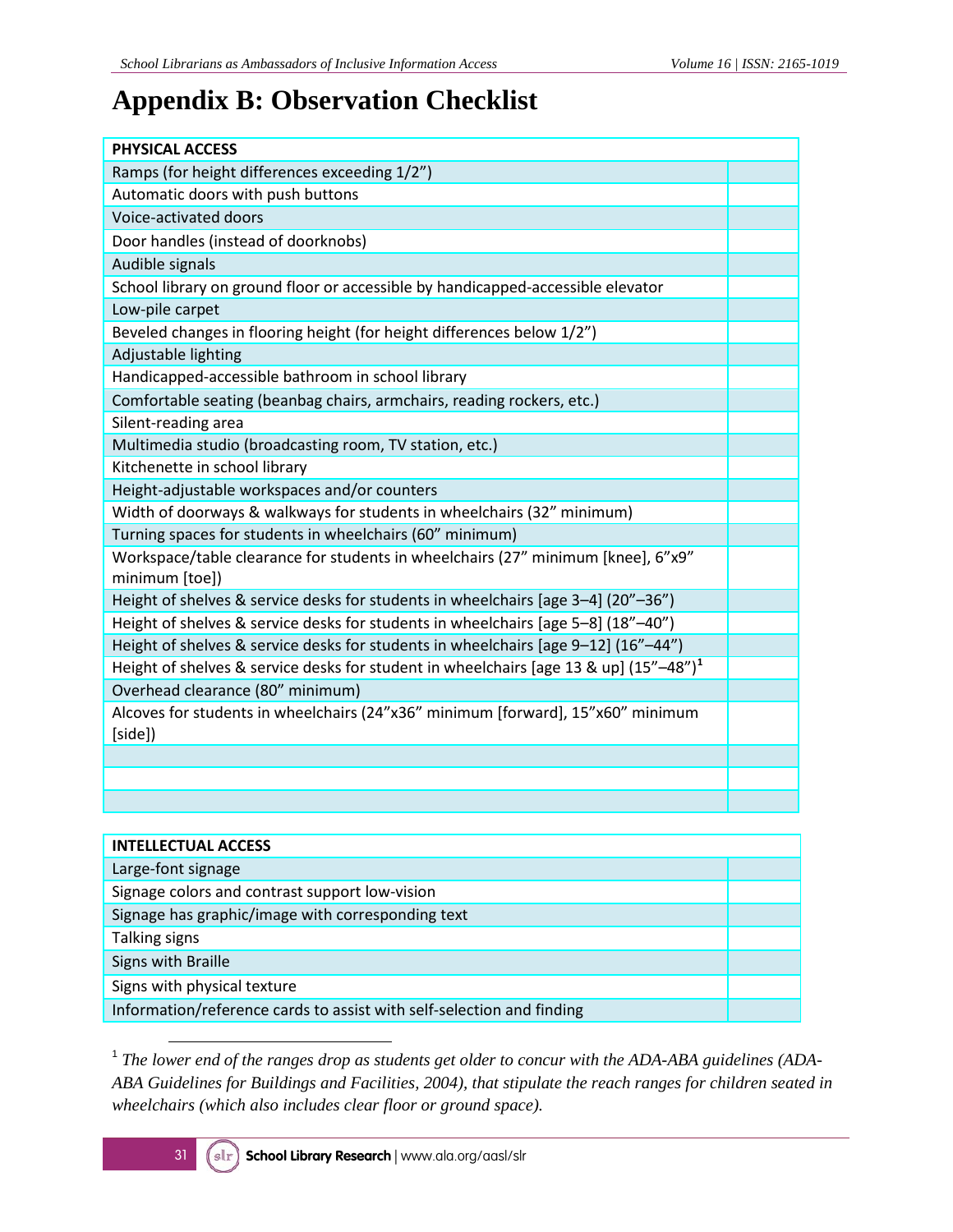| Signage promoting literacy                                               |  |
|--------------------------------------------------------------------------|--|
| Signage promoting citizenship                                            |  |
| Signage that acts as "windows to the world" (maps, animal posters, etc.) |  |
| Stimulating props (stuffed animals, puzzles, toys, etc.)                 |  |
|                                                                          |  |
|                                                                          |  |
|                                                                          |  |

| <b>COLLECTION</b>                                                  |  |
|--------------------------------------------------------------------|--|
| Audio books                                                        |  |
| <b>Braille books</b>                                               |  |
| Large-print books                                                  |  |
| E-books                                                            |  |
| <b>Talking books</b>                                               |  |
| Playaways                                                          |  |
| Captioned videos                                                   |  |
| Digital media                                                      |  |
| Graphic novels                                                     |  |
| <b>Databases</b>                                                   |  |
| Digital organizers (ex., Inspiration/Kidspiration, Evernote, etc.) |  |
| Award-winning books on display                                     |  |
| Books pertaining to students with disabilities on display          |  |
|                                                                    |  |
|                                                                    |  |
|                                                                    |  |

| <b>TECHNOLOGY RESOURCES &amp; ASSISTIVE TECHNOLOGIES</b> |  |  |  |
|----------------------------------------------------------|--|--|--|
| Computers                                                |  |  |  |
| Laptops                                                  |  |  |  |
| iPods/iTouch/MP3 players                                 |  |  |  |
| iPads/tablets                                            |  |  |  |
| Kindles/Nooks/E-readers                                  |  |  |  |
| Large-screen monitors                                    |  |  |  |
| Braille keyboard                                         |  |  |  |
| Trackball pointing devices (instead of mice)             |  |  |  |
| <b>Scanners</b>                                          |  |  |  |
| LCD projector                                            |  |  |  |
| JAWS software                                            |  |  |  |
| Text-to-speech software                                  |  |  |  |
| TTY/TTD (communications for hearing impaired)            |  |  |  |
| Dictation software                                       |  |  |  |
| <b>Talking browser</b>                                   |  |  |  |
| <b>Optical scanners</b>                                  |  |  |  |
| Additional browser plug-ins and add-ons                  |  |  |  |
| Interactive whiteboard                                   |  |  |  |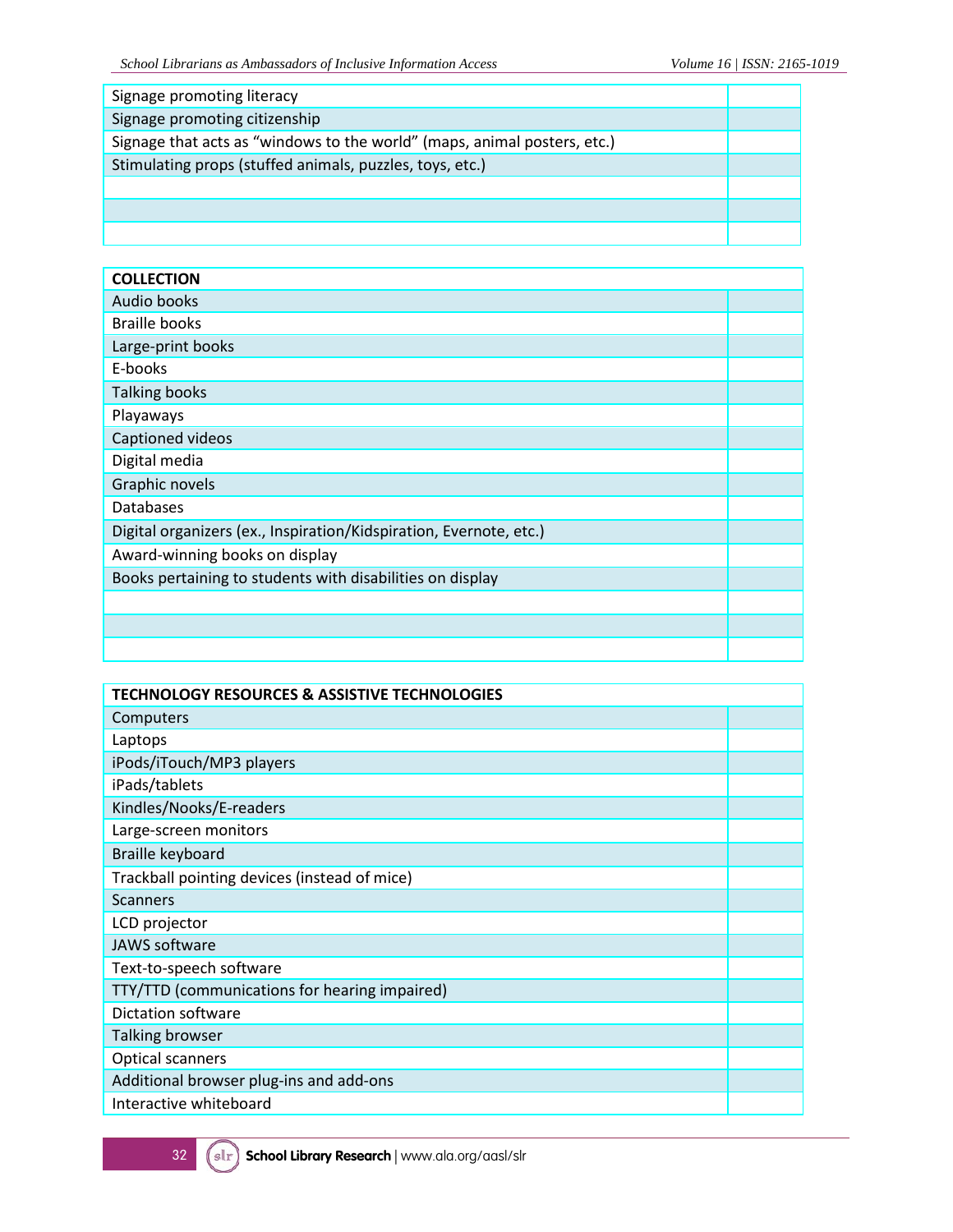| <b>COLLABORATION</b>                                                     |  |
|--------------------------------------------------------------------------|--|
| Strong collaborative culture                                             |  |
| Almost none or no collaborative culture                                  |  |
| Collaborates w/ teachers other than Special Education                    |  |
| Coordinates w/ teachers                                                  |  |
| Coinstructs and coevaluates w/ teachers                                  |  |
| Pre-test and/or post-tests in collaborative process                      |  |
| Results presented to administration                                      |  |
| Specifically collaborates for improved information-literacy education    |  |
| Specifically collaborates for improved access for special-needs learners |  |
| Works with parents to improve learning for special-needs students        |  |
|                                                                          |  |
|                                                                          |  |
|                                                                          |  |

| <b>THE SCENE</b> [from the librarian's perspective]            |  |  |
|----------------------------------------------------------------|--|--|
| Scheduling supports ability to support target learners         |  |  |
| Administration is supportive                                   |  |  |
| Administration is hindering ability to support students        |  |  |
| Pull-out method is isolating                                   |  |  |
| School library is a welcoming place                            |  |  |
| School is under-staffed                                        |  |  |
| Culture of inclusion at the school                             |  |  |
| Technology [other than AT] is infused in learning and teaching |  |  |
| Lack of funding makes it hard to adopt best practices          |  |  |
|                                                                |  |  |
|                                                                |  |  |
|                                                                |  |  |